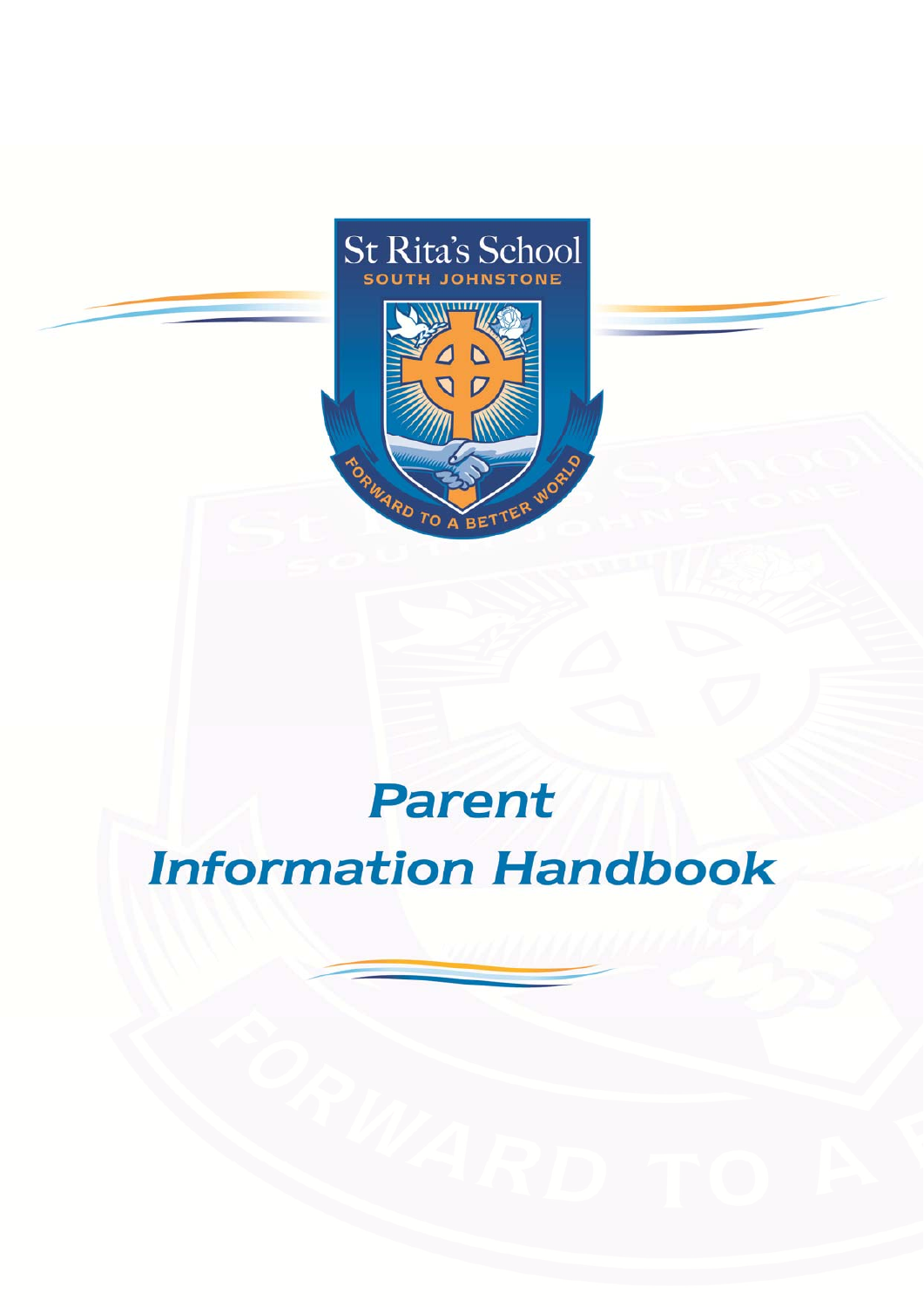## **CONTENTS**

| BUILDING AND MAINTENANCE LEVY 9 |
|---------------------------------|
|                                 |
|                                 |
|                                 |
|                                 |
|                                 |
| SOCIAL EMOTIONAL LEARNING 10    |
|                                 |
|                                 |
|                                 |
|                                 |
|                                 |
|                                 |
|                                 |
|                                 |
|                                 |
|                                 |
|                                 |
|                                 |
|                                 |

| SCHOOL RULES - CODE OF BEHAVIOUR  14 |  |
|--------------------------------------|--|
| LATE ARRIVALS AND LEAVING EARLY  15  |  |
|                                      |  |
|                                      |  |
|                                      |  |
| INTERVIEWS - ORAL REPORTING  15      |  |
|                                      |  |
|                                      |  |
|                                      |  |
|                                      |  |
|                                      |  |
|                                      |  |
|                                      |  |
|                                      |  |
|                                      |  |
|                                      |  |
|                                      |  |
|                                      |  |
|                                      |  |
| PARENTS & FRIENDS ASSOCIATION 19     |  |
|                                      |  |
|                                      |  |
| SCHOOL VOLUNTEERS' CODE OF CONDUCT21 |  |
|                                      |  |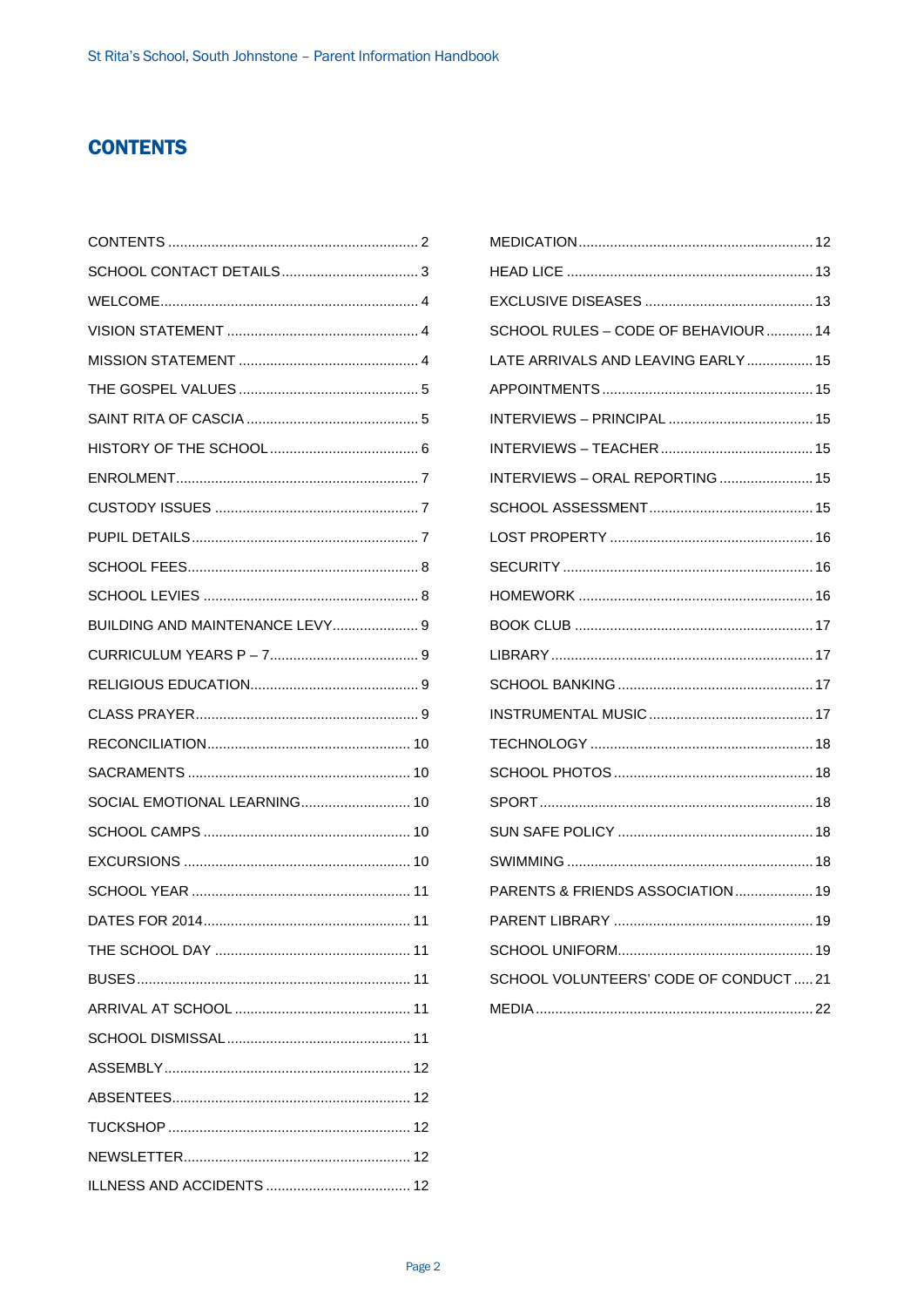## SCHOOL CONTACT DETAILS

| <b>Street Address:</b>      | 8 Green Street, South Johnstone, Old, 4859 |
|-----------------------------|--------------------------------------------|
| Postal Address:             | P.O. Box 8, South Johnstone, Old, 4859     |
| Email Address:              | secretary.johnstone@cns.catholic.edu.au    |
| School Phone number:        | (07) 4064 2153                             |
| Fax Number:                 | (07) 4064 2766                             |
| Parish Priests:             | <b>Father Kerry Crowley</b>                |
| Parish Centre Phone Number: | (07) 4061 6633                             |
| School Principal:           | Mrs Vicki Conomo                           |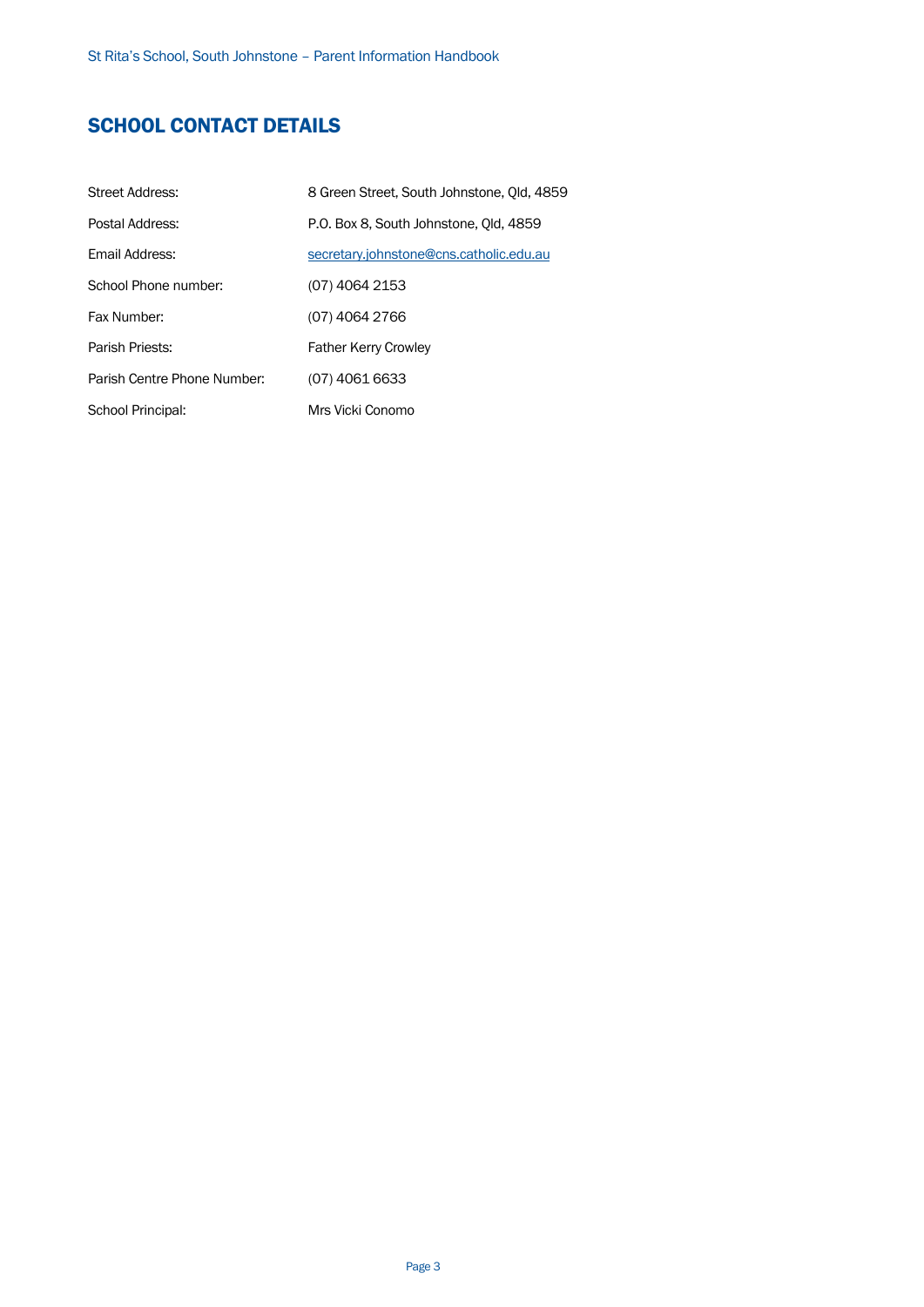## WELCOME

Dear Parents,

I welcome you and your family to the St. Rita's School community. I hope that your association with St. Rita's will be long and lasting, and one filled with many memorable learning experiences. St. Rita's is a Catholic Primary School catering for boys and girls from Prep to Year 7. Our mission is to provide an education where all students are valued individually.

Here at St. Rita's we are a community of faith that recognises Christ and seek to live and proclaim His Gospel message. These values combined with a comprehensive scholastic curriculum will help each child develop his/her own abilities and become a totally integrated, self-disciplined student.

All families wishing to enrol at St. Rita's are called to support the school in the development of balanced young persons who have a strong sense of value and justice through participation in the religious education programs which prepares them to become independent and confident young people eager to be life-long learners.

A Catholic education offers students a total education exposing them to life's possibilities and developing and enriching a broad base of knowledge and skills to cope with change. Our school's integrated program of spiritual, social, academic and sporting pursuits offers a 'value added' education.

We at St. Rita's, therefore, look forward to journeying with you and sharing in the education of your child/ren.

#### Vicki Conomo

Principal

## VISION STATEMENT

Through their involvement in the Catholic Faith community, students are able to reach their full potential through the enhancement of their educational, personal and spiritual dimensions. They and the communities in which they live and study are sustained and enriched by the life-giving relationships that they develop.

(Strategic Priorities for Catholic Schooling, Diocese of Cairns 2005-09).

#### MISSION STATEMENT

St. Rita's is a Catholic School, which aims to foster the growth of each individual within a committed faith community of students, staff and parents. Our administration, organisation and curriculum reflect and teach values that recognises the life and message of Jesus Christ.

We strive to nurture the physical, intellectual, social, emotional and spiritual development of each student.

We acknowledge the role of parents as the primary educators of their children and are prepared to support them in this responsibility. We value a cooperative spirit between the home and the school.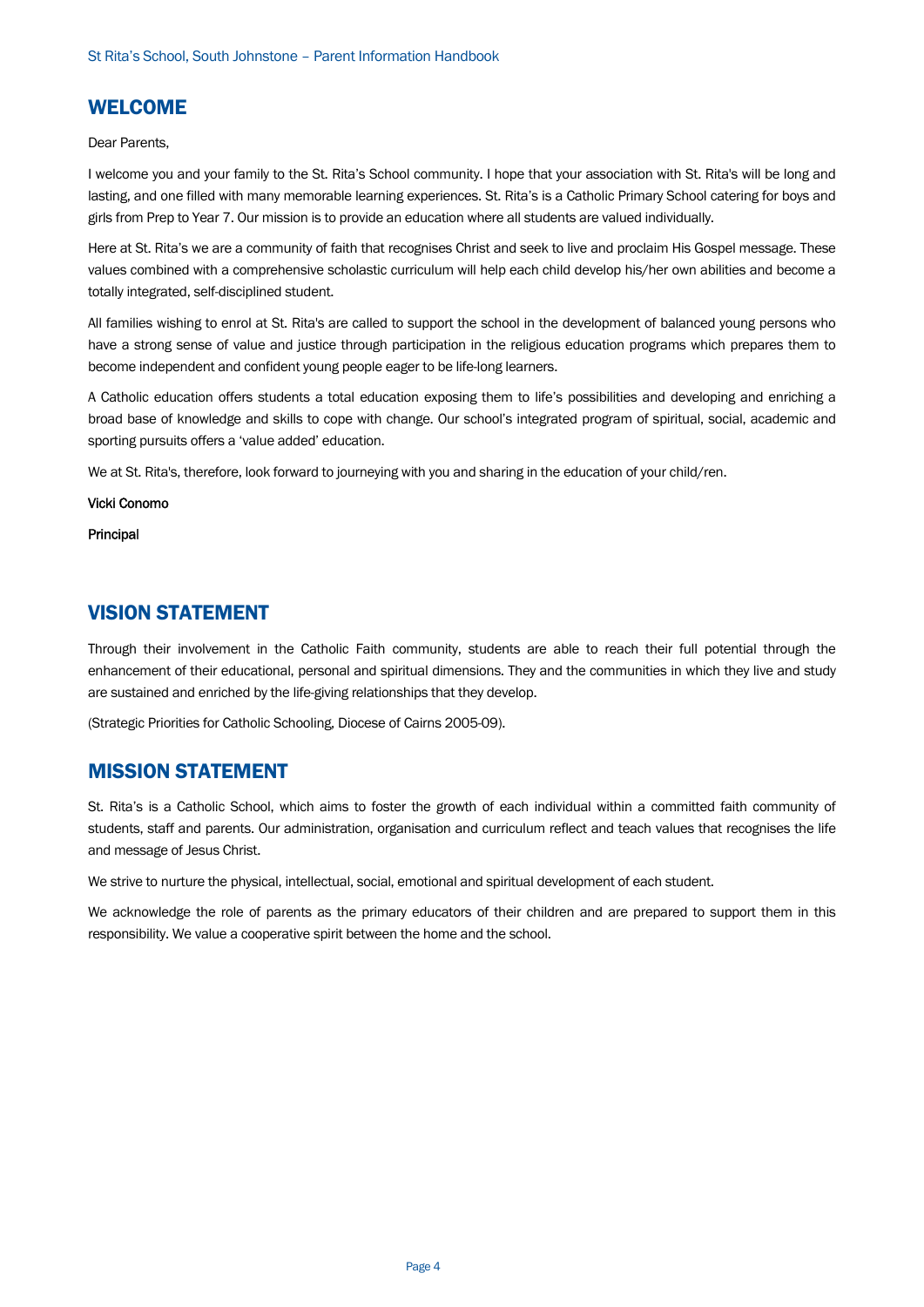## THE GOSPEL VALUES



## SAINT RITA OF CASCIA

Margherita Lotti, St Rita, was born in 1381 near Cascia, in Umbria, a few hundred kilometres north east of Rome. An only child of ageing parents, she married Paolo Mancini. Of this union, two sons were born. When life seemed bright and secure for this young wife, disaster suddenly struck. Cascia, at this time, was a place full of factions and vendettas. Paolo Mancini became a victim of this unrest and was knifed to death. From that time Rita had to struggle to bring up her children as a single parent. Added to this, was the worry that her husband's assassins would also try to kill her two sons. She attempted to avert this by trying to make peace with her husband's enemies. Her efforts were unsuccessful and served only to alienate the Mancini family.

Soon after, both of Rita's sons died of an illness. Rita certainly knew what it was like to live with untold grief, but her suffering did not lead to despair. She was a strong and courageous woman who realised that "it is in giving that we receive". She decided that she would devote her life to serving Christ by attending to the needs of others. To do this she decided to join the Augustinian Sisters in Cascia. As an Augustinian Sister, St Rita gave herself to others. Rita entered the Augustinian Convent at Cascia in 1413. While there, she became known for her charitable works, piety and devout prayer life. After hearing a sermon on the crown of thorns, she was struck on the forehead by a thorn. Afterwards, she was left with a wound, which never healed. Towards the end of her life, as she lay ill, she asked her visiting relative to go to the house she had lived in as a young wife and bring her a rose from her garden.

This occurred up in the mountainous region of Cascia, in January in the depth of winter when the ground was covered with ice and snow. As the relative passed her house, she glanced at the garden and, to her astonishment there in the winter's gloom was one rose in full bloom. This story is a powerful image of Rita's life, spent bringing the peace and beauty of Christian love into the wintry society of strife-torn Cascia – a peace won by her great suffering, faith, courage and determination.

She died on May 22, 1457 at Cascia, Italy. She is our patron – a strong and wise woman, one who knew suffering, but was able to rise above it and bring Christ's peace and love to others.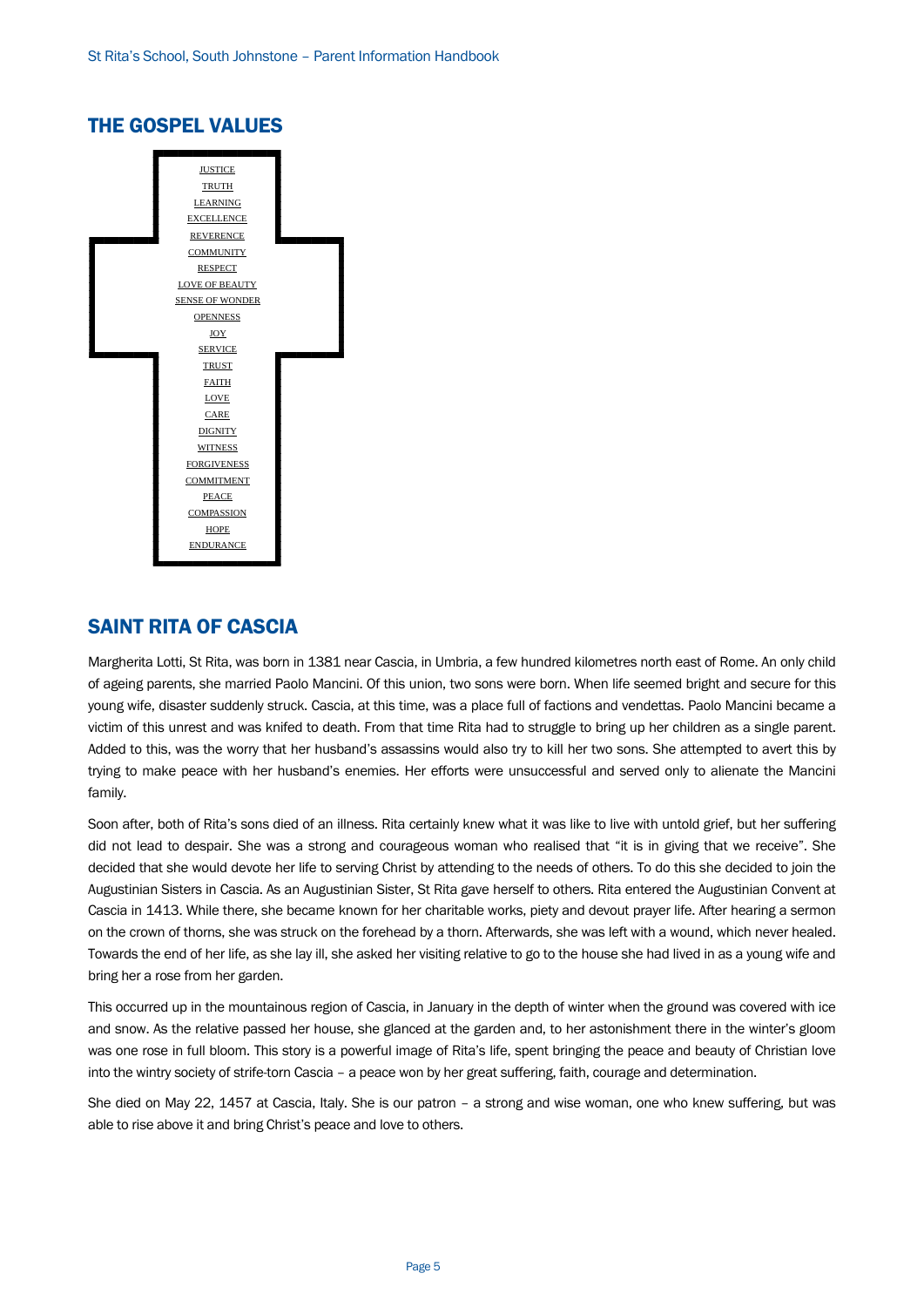## HISTORY OF THE SCHOOL

St. Rita's Catholic School is situated at South Johnstone, a small country town approximately 9 kilometres from Innisfail in Far North Queensland.

In 1932, the Sisters of the Good Samaritan Order, with the assistance and foresight of Father Clancy, established St. Rita's Catholic School at South Johnstone. Lessons commenced on February 1, with an enrolment of 74 students. The Hing family home was purchased by Father Clancy to serve a dual purpose – living quarters for the Sisters above, and classrooms for the students below.

Cramped school conditions, and the need for a Parish Church forced the local community to raise funds to build on the vacant allotments between Green and Driscoll Streets; these allotments had been purchased in the 1920's. Bishop Heavey laid the foundation stone for the new church and school on November 27, 1932. After the blessing and opening ceremony on April 2, 1933, the school students moved across the road leaving the convent free for the Sisters. The new high-set building consisted of a church and two classrooms built over an open area, which was later, cemented. The students of this era often spent recess watering their horses, and then swimming in the South Johnstone River.

The church and school building served the Catholic community well for nearly forty years; however, in 1969, after much deliberation, it was decided to build a new church. A workforce, with a significant voluntary component, began construction on a site adjacent to the convent. On February 15, 1970 St. Rita's War Memorial Church was blessed and opened; thus, the school was enlarged by the conversion of the former church into two classrooms. The area below the building was enclosed to house two classrooms and a parish kitchen. Adjoining this original building, a hall was built for parish functions and school activities.

A decrease in the number of teaching sisters brought about the closure of the convent at the end of 1971. Until 1977, the Sisters travelled from the Innisfail Convent to teach at St. Rita's. The first lay principal, Mr. L. Weise, and a supporting staff, were appointed in 1978 by the Diocesan Catholic Education Office.

Over the next fifteen years enrolments dropped to the low twenties, and the issue of "closure" was raised; however, the commitment and support of the parents of the day shone through, and the doors always remained open.

Increasing enrolments of the mid 1990's urged the addition of two more classrooms and the relocation of the Pre-School over the road to the original convent building.

Towards the end of 1999, with the student body now numbering over 110, an allotment between the school and the post office was purchased; here, additional classrooms and a car park have been constructed.

In 2007 with the introduction of Preparatory year to Queensland schools, a new building was built to house the class. In 2010 with the advent of the Building Education Revolution the school secured funds that enabled them to build a large multipurpose, all-weather hall that is greatly utilised by the school and the surrounding community.

The original church and school buildings still form part of the present day school complex. The school now comprises seven airconditioned learning areas, library, a computer centre, a learning-support room, three outdoor play areas, two multipurpose courts, a sports room, toilet and administration block, covered lunch area and spacious and well shaded oval.

St Rita's is committed to continuously updating all resources. In this technological age the school aims to provide students with the best facilities available. We take pride in being able to provide students with an environment that is conducive to learning.

We can reflect with great satisfaction on the highlights of our past, and the growth and development, which has shaped St. Rita's. With God's guidance, may we continue to live our motto – *"Forward To A Better World".*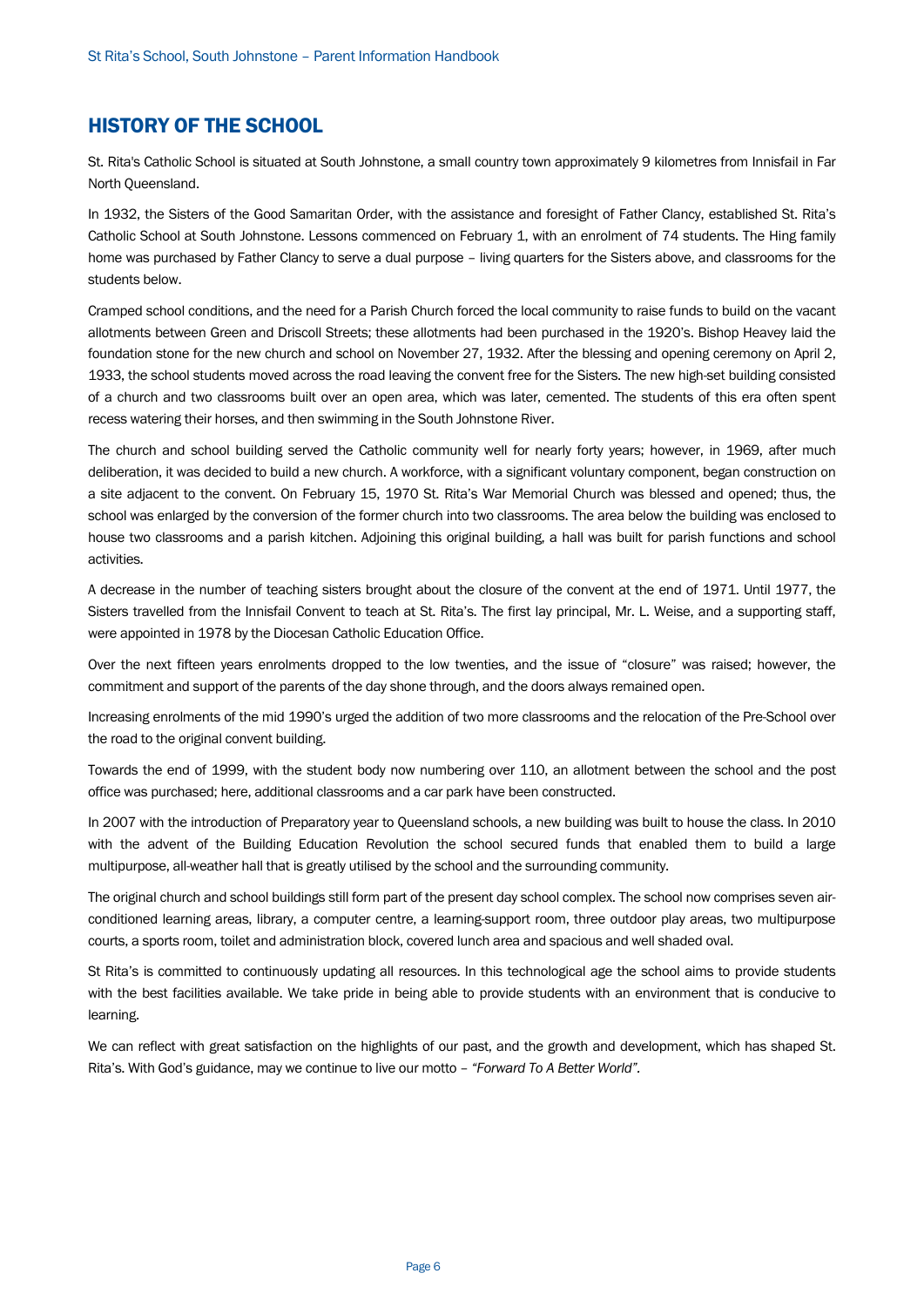#### ENROLMENT

Parents requesting enrolment of their child should contact the Principal for an appointment.

New enrolments, registering for either the new Preparatory Year or Year 1, must meet the following Queensland Government age requirements:

#### ENROLMENTS FOR THE PREPARATORY YEAR

To be eligible to enrol in the preparatory year in year 2014, a child must be born between 1 July, 2008 and 30 June 2009.

Preparatory year is NOT compulsory. It will be offered as full-time for five (5) days per week. Unless there are exceptional circumstances, parents will be required to send their children for the full-time x five (5) days a week experience. For the purpose of enrolment, documentary evidence of the date of birth is required.

#### FORM OF ENROLMENT

Official enrolment forms are available from the school's office at any time. Implicit in the acceptance of an enrolment is the willing compliance by both students and parents, of the expectations and standards set by the school.

#### ENROLMENT PROCEDURES – OTHER YEARS

As a Catholic Primary School we are obliged, where vacancies exist, to accept children who are transferring from other Catholic Schools. However, in keeping with the enrolment policy of this school, non-Catholic students are also welcome on the grounds that they are committed to the values of the Catholic Church and are willing to take part in all school activities, including Religious Education, Class Prayer and School Liturgies.

In addition to the information contained on the enrolment form, parents should notify the school of:

- 1. Reports from the previous school attended.
- 2. Aboriginal or Torres Strait Island heritage. Funding is available for these children.
- 3. Details of anything out of the ordinary in respect of the child's health e.g. any special allergies, treatment, etc.
- 4. Details of any medicine to be taken while at school.
- 5. Details of any disability, impairment or syndrome the child has.
- 6. Reasons why the child cannot participate in sporting activities.
- 7. Any reasons why the child may not be performing as well as he/she should.

It would be appreciated if parents would be quite open about these matters.

#### CUSTODY ISSUES

Where the school is provided with documentation regarding particular court orders that are in place, the school will make every effort to ensure that such orders are adhered to in accordance with the conditions outlined. Parents are advised that the school will under no circumstances take sides in such matters and can only act on the directions given by a court of law. It is up to parents concerned to resolve the legal aspects in such cases and to provide the school with written proof of any alterations to decisions as handed down by the courts.

#### PUPIL DETAILS

It is important that parents inform the school of any changes in address, contact names, telephone numbers or other particulars stated on the original Enrolment Form. This information must be given to the school as soon as a change occurs for the safety and well-being of your children.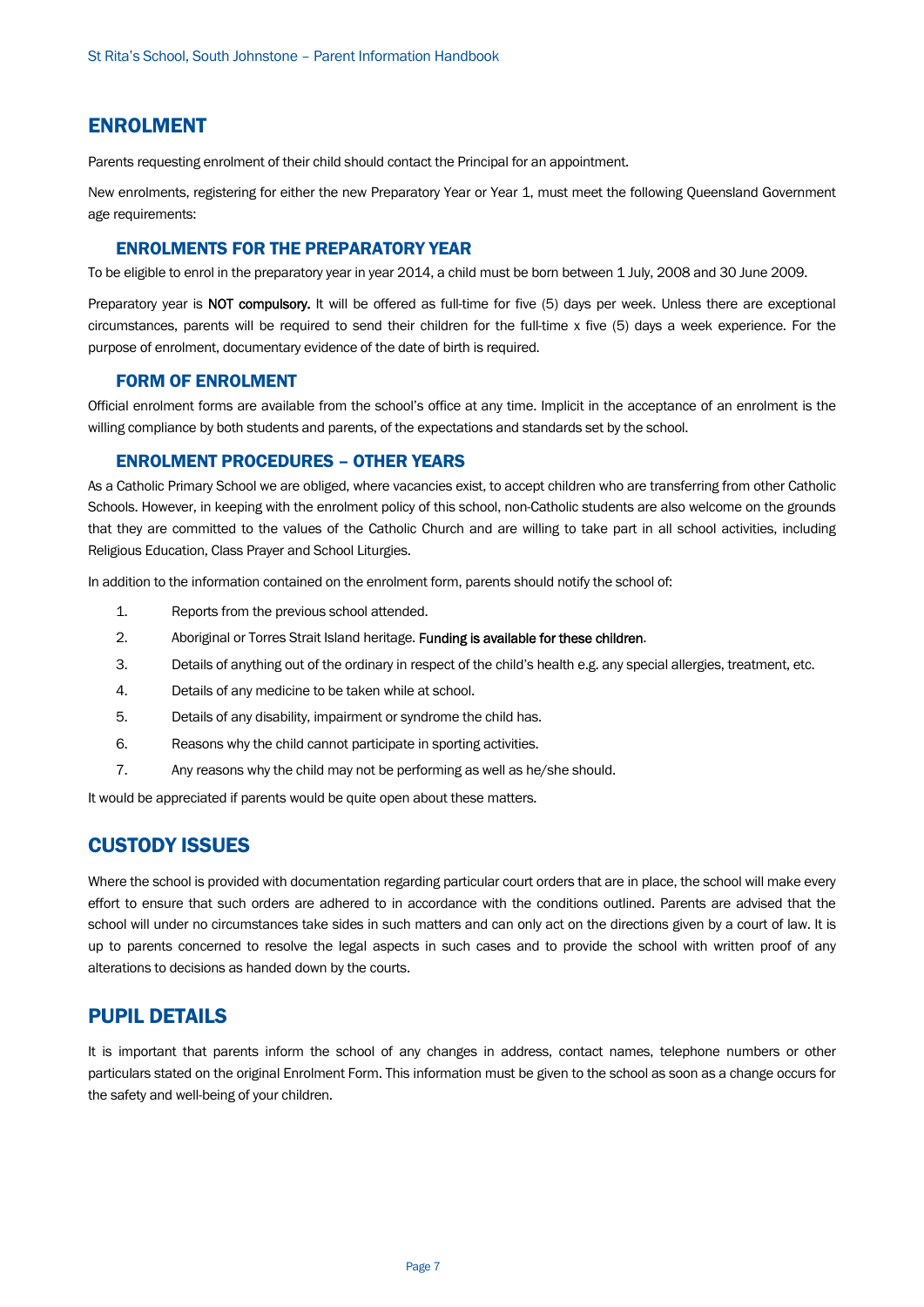## SCHOOL FEES

As our school is part of a system, our need to charge fees arises from the policy of governments to fund significantly lower per capita grants to non-state school students compared to students at Education Queensland schools. This means tuition fees and levies must be charged, but at the same time, ensures we are able to maintain some independence as a system and achieve the ideals of the Catholic Church in operating schools.

It is appreciated that some families may face hardship in meeting these fees. It is important that families who want to access Catholic education for their children are not excluded because they do not have the means to pay fees. It is our expressed policy to assist any family in this situation. Families who will experience personal financial hardship in meeting school fees should contact the Principal to discuss fee concessions.

A student based tuition fee is set for children attending Catholic primary and secondary schools in the Cairns Diocese. These fees are fixed by the Catholic Education Services (CES) and are reviewed annually.

Accounts are sent out each term. There is an opportunity to direct debit fees. Fees can be paid weekly / fortnightly / monthly or on a term basis according to your preference. Payments should be made at the school office. School fees are due by the end of each term.

Parents experiencing financial difficulty may seek to obtain some remission of fees by contacting the school Principal. If full or partial exemption is granted, it is done only on an annual basis.

- School Tuition Fees for 2014 Please refer to Appendix 1 (page 20).
- Catholic Education Services Levy A part of our school fees goes to the Catholic Education Services (CES), which helps to pay teachers' wages and to support staff with inservice courses to keep the teaching staff up to date with current education initiatives. Every school pays a percentage of the fees collected to CES for this purpose.

## SCHOOL LEVIES

• Resource Levy/General Purpose Fee – A resource levy of \$120.00 for Years 1 – 7 will be charged for each child enrolled at St. Rita's School during 2014. A levy of \$150 for Prep students will be charged because of increased resources used. This is payable at the commencement of the school year.

The levy is used to cover the following:

- Purchase of student texts and exercise books, workbooks and folders.
- Resources
	- Art and craft materials.
	- Duplicating and photocopying.
	- Supplementary learning materials and teaching aids for the classroom.
	- First Aid supplies.
	- Class sets of texts for classroom teaching.

Parents must however provide their children with a pencil case, coloured pencils and pens, lead pencils, ruler, etc. These will have to be replaced throughout the year. A Calculator and Kent Set will be required for students from Year 3–7.

• Activities Levy/General Purpose Fee – In 2014 an activities levy will be introduced to cover the cost of known activities throughout the school year eg. sports days, swimming, and performance tours. There will be occasions when activities arise 'out of the blue' and a 'one of' payment may be asked for. This levy does not include the cost of annual school camps. The levy (amount TBA) will be charged each term as there will be a better understanding of what is happening that term.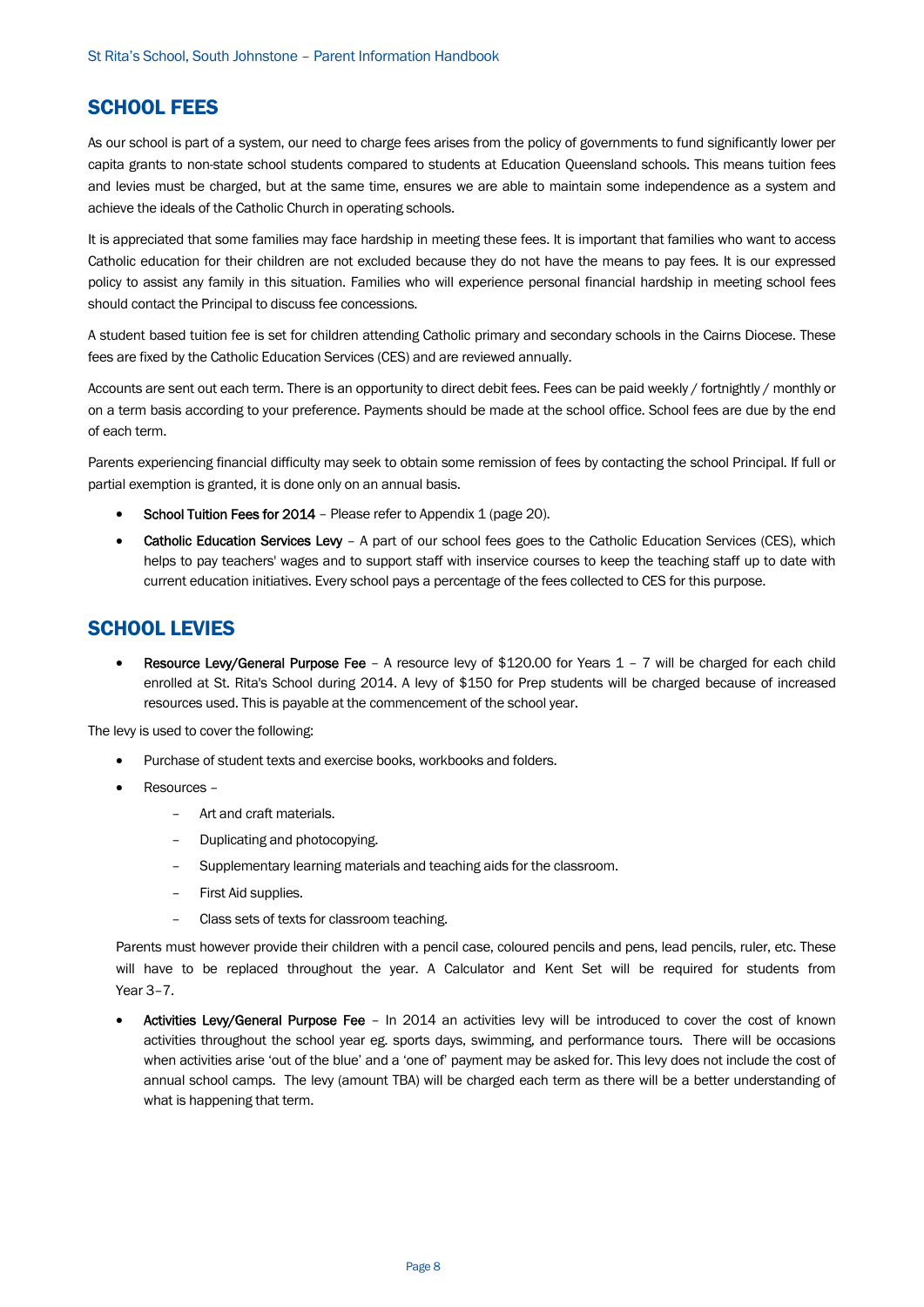## BUILDING AND MAINTENANCE LEVY

St. Rita's School is enormously proud of what it has in terms of its quality facilities. However, it is important that as a school community we endeavour to maintain our capital assets adequately so as to maximise the economic return on the investment that has been put into this school through Government funding and the generous contribution of the wider parish and community, by having an acceptable learning environment for our children over the maximum possible period.

As such, a Building and Maintenance Levy of \$240.00 per year or \$60.00 per term is charged to each family. This is a schoolbased levy, which is used solely to finance long-term capital loans and up-keep classrooms and other facilities. Long-term maintenance needs include periodic replacement of carpets, re-painting, replacement of electrical fittings and plumbing and general refurbishment to ensure that what we have now is adequately maintained.

#### CURRICULUM YEARS P – 7

The primary school program aims at the growth and development of the total person. The school includes in its goals, not only the development of knowledge, but also the spiritual, physical, intellectual and emotional skills and values necessary for participation and leadership in a rapidly changing world. At St. Rita's, the timetable is broken into five basic components:

- 1. Literacy Skills
- 2. Numeracy Skills
- 3. Religious Education
- 4. Integrated Studies, which incorporates Studies of Society and the Environment, Science, Technology, The Arts and Health
- 5. Specialist Learning Areas include Performing Arts and Physical Education
- 6. Social and personal learning
- 7. Health and physical learning

Children will learn through:

- Play
- Investigations
- Real life situations
- Focused learning and teaching

#### RELIGIOUS EDUCATION

Religious Education has the most important place in Catholic Schools. All students participate in Religious Education programs, prayers and liturgical celebrations. In accordance with the Diocesan Policy, St. Rita's will follow the Religious Education guidelines from the Brisbane Archdiocese. Although faith development flows through the whole day, specific times during the week are set aside for detailed instruction.

Parents are encouraged to join with the school community as they express their commitment to God through assemblies, class and whole school liturgical celebrations.

#### CLASS PRAYER

A spirit of prayer is encouraged in all classrooms. Formal prayers at the level of each grade are taught as well as spontaneous prayer, which is encouraged.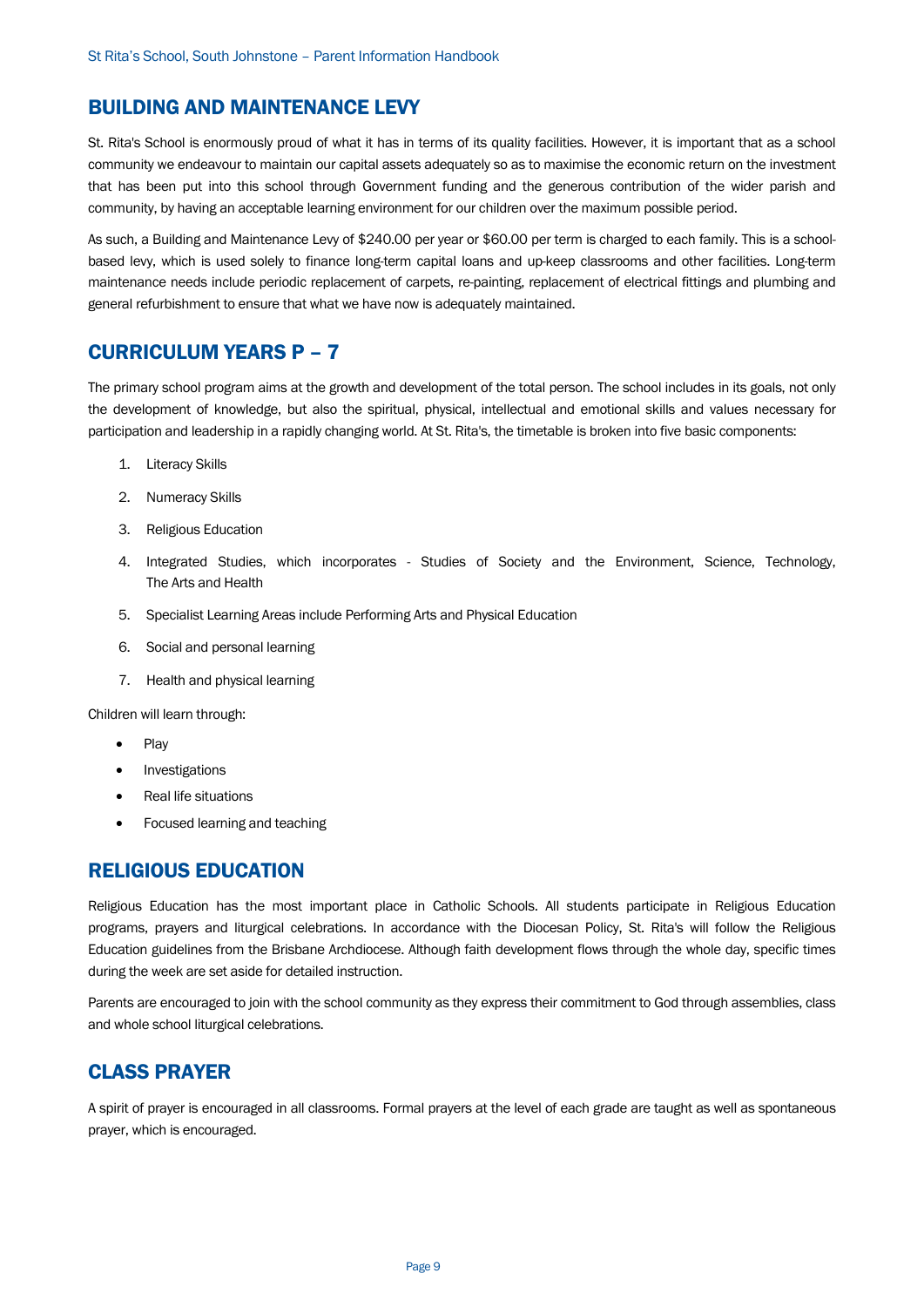#### RECONCILIATION

Children are given the opportunity to receive the Sacrament of Reconciliation (in school time) throughout the year. For children who have not received this Sacrament, they will have the opportunity to introduce themselves to Father.

#### SACRAMENTS

Children have the opportunity to participate in the Parish Sacramental Program. The Sacrament of First Reconciliation is offered to children in Year 3. The Sacraments of Confirmation and First Eucharist are offered to children in Year 4. Parents wanting their children to prepare for these sacramental programs will be invited to enrol their child /ren in these programs. An invitation to enrol will be provided in the school newsletter. Enrolment forms will be provided to the children at school in the term prior to beginning preparation.

The preparation of children for the reception of sacraments is the responsibility of parents. It is the parents' decision whether a child is ready to receive a sacrament. To assist parents parish volunteers lead children in small groups to learn about and prepare for the sacrament. The reception of the sacrament will be offered during Sunday Mass or a non-Eucharist ceremony.

In 2014 the sacramental program is as follows:

- Sacrament of Confirmation
- Sacrament of First Eucharist
- Sacrament of First Reconciliation

#### SOCIAL EMOTIONAL LEARNING

Students at St Rita's are participating in a program to promote social-emotional learning. Social-emotional learning (SEL) is a process for helping children to develop the fundamental skills for life effectiveness. SEL teaches the skills we all need to handle ourselves, our relationships, and our work, effectively and ethically. Our core purpose is to develop and enhance the student's social and emotional capabilities. These include:

- Confidence (academic, social)
- Persistence
- Organisation
- Getting Along, and
- Resilience

These are the skills and capabilities that allow children to calm themselves when angry, make friends, resolve conflicts respectfully and make ethical and safe choices.

#### SCHOOL CAMPS

School camps for all students Year 1 to Year 7 take place each year. Generally the lower school has a one-night experience somewhere in the Innisfail area. The middle school and upper school usually have two three night camping experience. School camps are the highlight of the year for the students. Camp locations vary each year but all have an educational grounding and costs for parents are kept to a minimum. School camps are part of the curriculum. If a child, for whatever reason, doesn't attend they must attend school.

#### EXCURSIONS

Excursions are important learning experiences and are part of the school curriculum. Class teachers will advise parents when an excursion is being planned. This advice will outline the nature of the activity, the time, the venue, the materials required, transport arrangements, costs and clothing requirements. Upon enrolment, all parents agree to allow their children to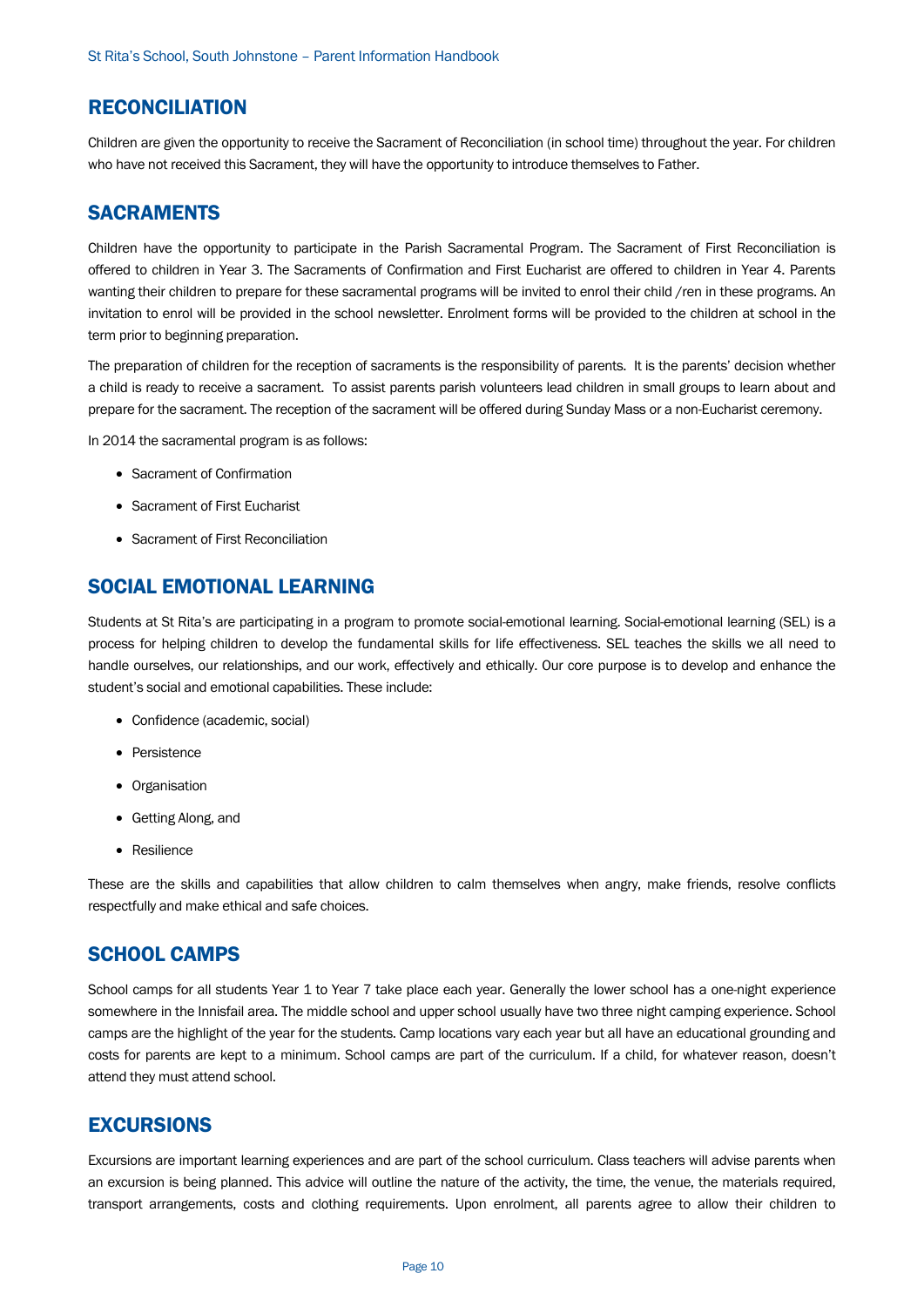participate in school-based activities. Children who are prevented from attending excursions can be disadvantaged as certain learning experiences are available only through participation in these planned activities.

## SCHOOL YEAR

In accordance with the Queensland State Government Department of Education, all school programs and student assessment programs are divided into two, six monthly periods called Semesters. Semester One finishes in June and Semester Two finishes in December. Each Semester is broken into two Terms ending in April, June, September and December. Specific dates are supplied well in advance for parents' information.

## DATES FOR 2014

| Term 1 | Tuesday 28 January - Friday 4 April (10 weeks)  |
|--------|-------------------------------------------------|
| Term 2 | Tuesday 22 April - Friday 27 June (10 weeks)    |
| Term 3 | Monday 14 July - Friday 19 September (10 weeks) |
| Term 4 | Tuesday 7 October – Friday 5 December (9 weeks) |

Pupil free days for 2014 will be advised.

## THE SCHOOL DAY

Our school works on a 28 hour teaching week, which is 3 hours longer than the nearby State School. These extra hours allow us the freedom to integrate and develop Faith Education without detracting time from other subject areas.

| 8.15am             |                    | Students are permitted to enter the school grounds |
|--------------------|--------------------|----------------------------------------------------|
| 8.50am             | 10.55am            | School commences                                   |
| 10.55am            | 11.15am            | Morning tea break                                  |
| 11.15am            | 12.45pm            | Lessons recommence                                 |
| 12.45am            | 1.25 <sub>pm</sub> | Lunch                                              |
| 1.25 <sub>pm</sub> | 3.05pm             | Lessons recommence                                 |
| 3.05pm             |                    | School concludes                                   |

#### **BUSES**

Trans North Bus Company operates services to St Rita's from Japoonvale in the morning and to Japoonvale and Innisfail in the afternoon. Transport subsidies are available on line or by contacting Trans North Buses on 40 617 944. Notification will be given through the school newsletter when they are available. Bus arrival and departure times are available from Trans North.

## ARRIVAL AT SCHOOL

School commences each day at 8.55am. Students should be at school no later than 8.50am. They should not arrive before 8.15am, unless the Principal has granted special approval.

## SCHOOL DISMISSAL

School finishes at 3.05pm each day Monday to Friday. Parents who collect students each afternoon (or students travelling home alone) are asked to ensure that the school grounds are vacated as soon as possible after dismissal time. Responsibility will not be accepted for children after the last school bus leaves at approximately 3.45pm unless students are enrolled in Homework Club. Late arrivals / early dismissals must be signed in and out through the office.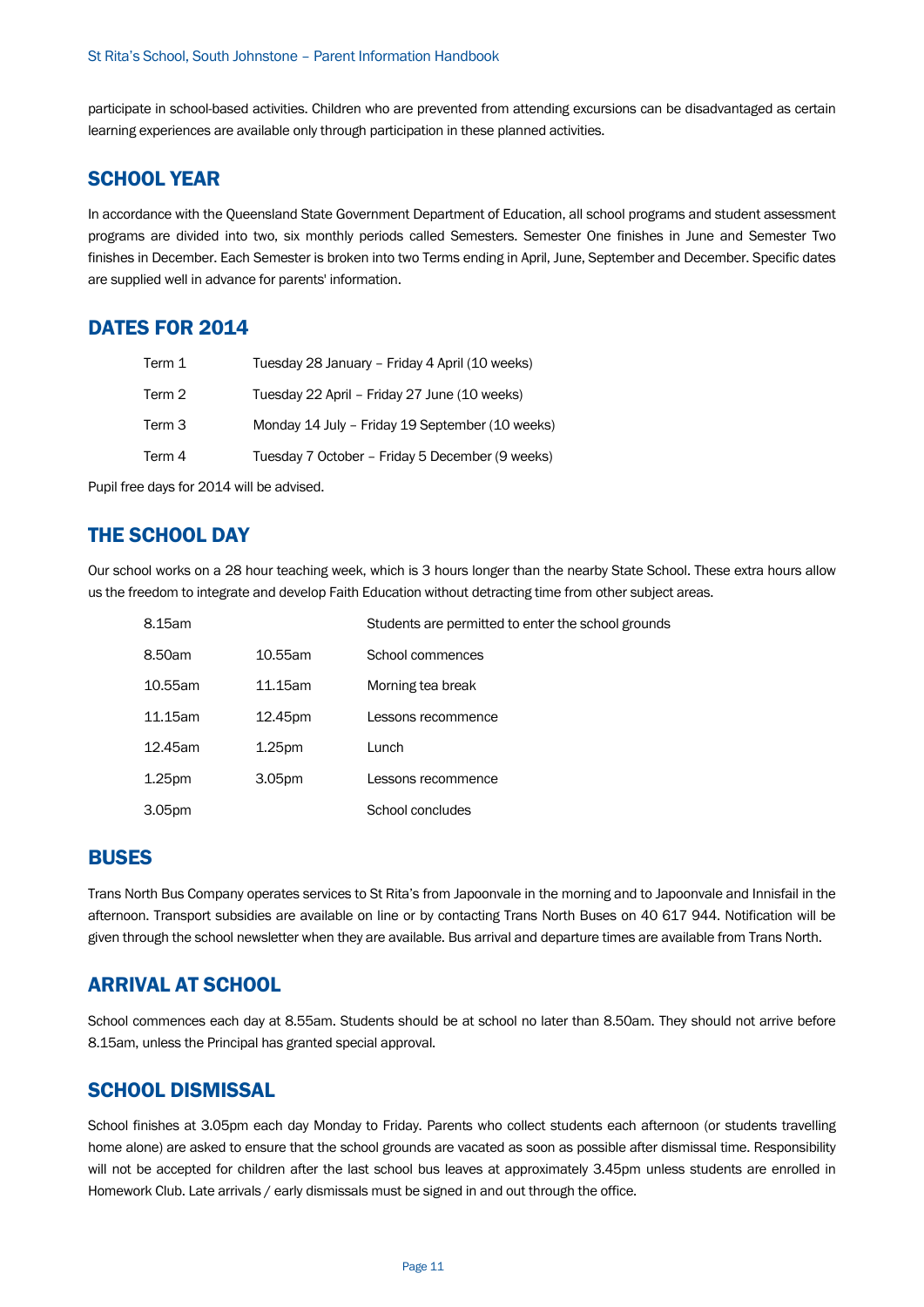## ASSEMBLY

We attempt to hold a whole school assembly every second Friday morning at 8.55am, (depending of school activities), we have a small assembly in the hall where we sing the National Anthem, present awards, read the Gospel and pass on important notices. Special assemblies will be held throughout the year where the children display work on the unit that they have been working on in class. You are very welcome to attend all school assemblies (check the newsletter for details).

## ABSENTEES

If a pupil has been absent from school, it is in his/her interest that the parents contact the school, either via a phone call or by a note, explaining the absence. This assists the class teacher in cases where children are suffering from some ailment, which may affect the child's performance in the classroom. During periods of long absence from school, teachers will be willing to organise work to be completed at home.

## **TUCKSHOP**

A school tuckshop is organized and run by volunteer workers. These days have a limited lunch menu which is advertised in the school newsletter. An order form is attached to the newsletter and must be returned to the office no later than Wednesday for your child to receive tuckshop that week. Funds raised through tuckshop assist with the Parents & Friends fundraising. If you wish to help, please respond to requests in the school newsletter at the beginning of each term. The success of tuckshop depends on the number of volunteers available.

## **NEWSLETTER**

Newsletters are published each week on Tuesdays. This keeps you up to date with information which we consider important. If for some reason you fail to get your regular newsletters please contact the school office. The parish bulletin is part of the newsletter and keeps you up to date with happenings in the wider parish community. Newsletters may be emailed on request or accessed on line on the school website www.stritascps.qld.edu.au

Any envelopes returned to school should be placed in the slot in the counter situated in the office. A basket on the counter is for permission forms and any other relevant paperwork which needs to be returned to the school.

## ILLNESS AND ACCIDENTS

When your child is enrolled at school, we will seek information from you, which will enable us to act, as far as possible; in accordance with your wishes should the necessity arise. Parents are asked to fill in the Health details on the enrolment form. If there are any changes to this information during the year, a note to the Principal would be appreciated, so that School Records can be kept up to date. The school supplies First Aid Kits for teachers to deal with minor accidents, which occur in the playground. In cases of severe accidents, or sudden illness, the school will endeavour to contact parents and arrange transport, first to parents, or to the clinic/hospital, depending upon the severity of the injury or illness. If a parent is unavailable at home by phone, the school will take steps to have the ambulance transport the child to hospital if necessary.

#### MEDICATION

Medication at school CANNOT be administered to any child without the correct parental consent forms being completed. All medication will be stored in each classroom in a secure place. Medication must have attached to it a sticker from the pharmacist with the individual child's name, pharmacist instructions for administering and a use by date. Administration of all medication will be carried out by a staff member. Children ARE NOT allowed to self-administer medication. All medication must be known to staff.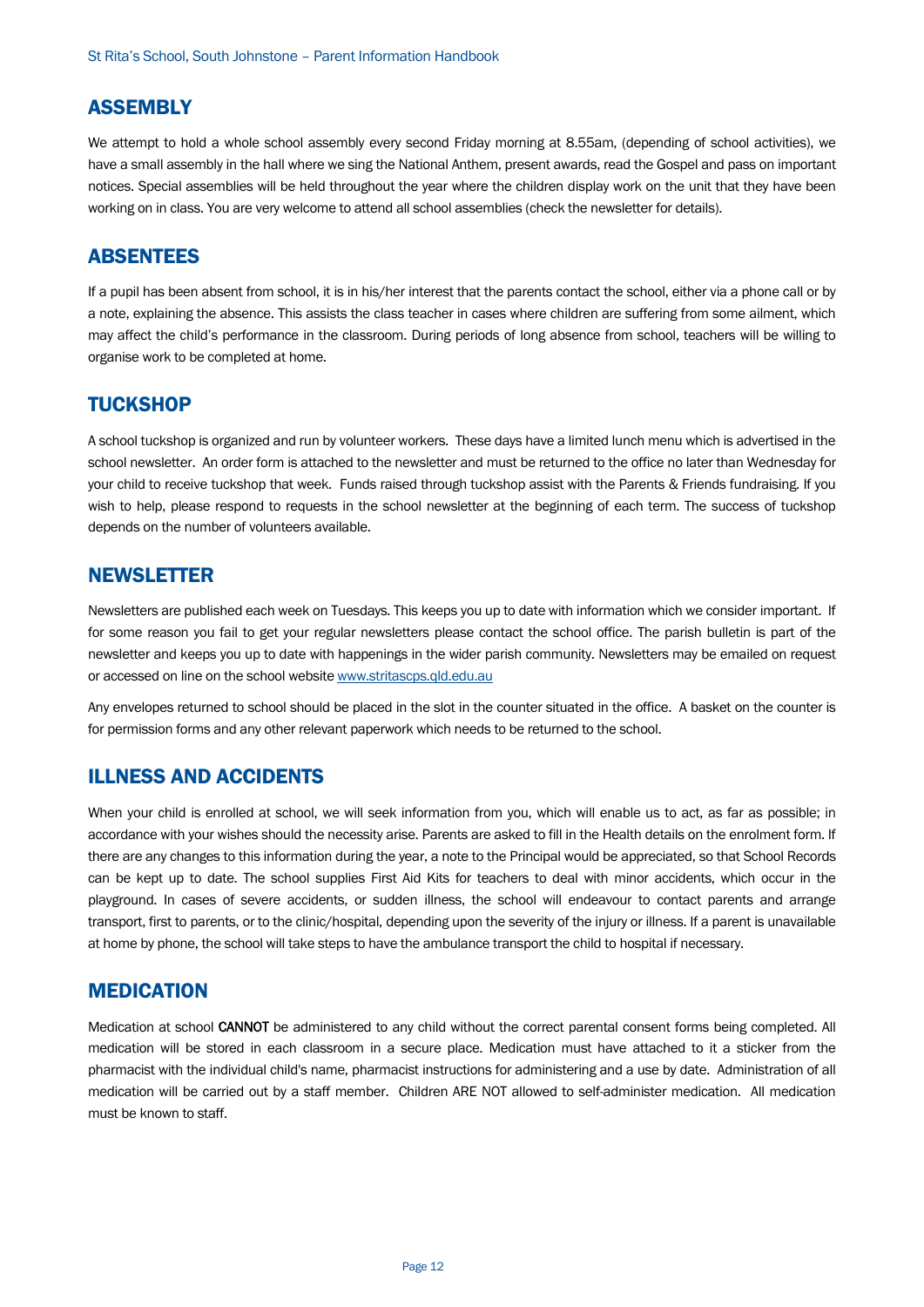## HEAD LICE

The occurrence of head lice is the most common insect infestation in humans throughout the world. It is as much a social issue as a health or educational issue, and the way that it is approached can have significant influence on a student's emotional, social and educational development.

Schools have a responsibility for minimising risk to school community members of being affected by head lice while at school, but parents have responsibility for prevention, detection and treatment of head lice among their own children.

If head lice are observed in a child's hair, the parents are contacted and would be expected to collect the child and treat the condition. On discovery of infestation, parents are urged to follow this suggested treatment.

- 1. Kill the lice by using a proprietary shampoo/lotion e.g. KP24.
- 2. Remove the eggs (nits) by regular combing with a fine toothcomb.
- 3. Prevent re-infestation by:
	- (a) regular checking every week.
	- (b) checking and treating other family members.
	- (c) cautioning children not to use others' brushes and combs.
	- (d) wash all linen, towels, hats, combs, etc. with a germicidal solution.

Please remember head lice are nothing to be ashamed of, they love clean hair.

## EXCLUSIVE DISEASES

| Chicken Pox (and "Shingles")                                                            | Exclude for at least 5 days from the first appearance of rash. Note - Some<br>remaining scabs are not an indication for continued exclusion. |
|-----------------------------------------------------------------------------------------|----------------------------------------------------------------------------------------------------------------------------------------------|
| Conjunctivitis                                                                          | Exclude until discharge from eyes has ceased.                                                                                                |
| Diarrhoea (Rotavirus, Giardia, Salmonella,<br>Cryptosporidium, Campylobacter, Shigella) | Exclude until diarrhoea has ceased.                                                                                                          |
| <b>Glandular Fever</b>                                                                  | Exclusion is not necessary.                                                                                                                  |
| Hand, Foot and Mouth                                                                    | Exclude until all blisters have dried.                                                                                                       |
| <b>Hepatitis A</b>                                                                      | Exclude until receipt of a medical certificate of recovery but not before 7<br>days after the onset of jaundice.                             |
| <b>Hepatitis B</b>                                                                      | Exclusion is not necessary.                                                                                                                  |
| Herpes ("Cold Sores")                                                                   | Children to be excluded while the sores are weeping. Where possible, the<br>sores should be covered with a dressing.                         |
| Impetigo ("School Sores")                                                               | Exclude until the day after treatment has commenced.                                                                                         |
| ("Strep" Infections)                                                                    | Where possible, the sores should be covered with a dressing.                                                                                 |
| <b>Measles</b>                                                                          | Exclude for at least 4 days from the first appearance of rash.                                                                               |
| Meningitis (bacterial)                                                                  | Exclude until well.                                                                                                                          |
| Meningococcal Infection, Mumps                                                          | Exclude for 9 days or until swelling goes down (whichever is sooner).                                                                        |
| Ringworm, Scabies, Head Lice                                                            | Exclude until the day after treatment has commenced.                                                                                         |
| Rubella                                                                                 | Exclude for at least 4 days from the first appearance of rash.                                                                               |
| <b>Whooping Cough (Pertussis)</b>                                                       | Exclude for 5 days after starting antibiotic treatment.                                                                                      |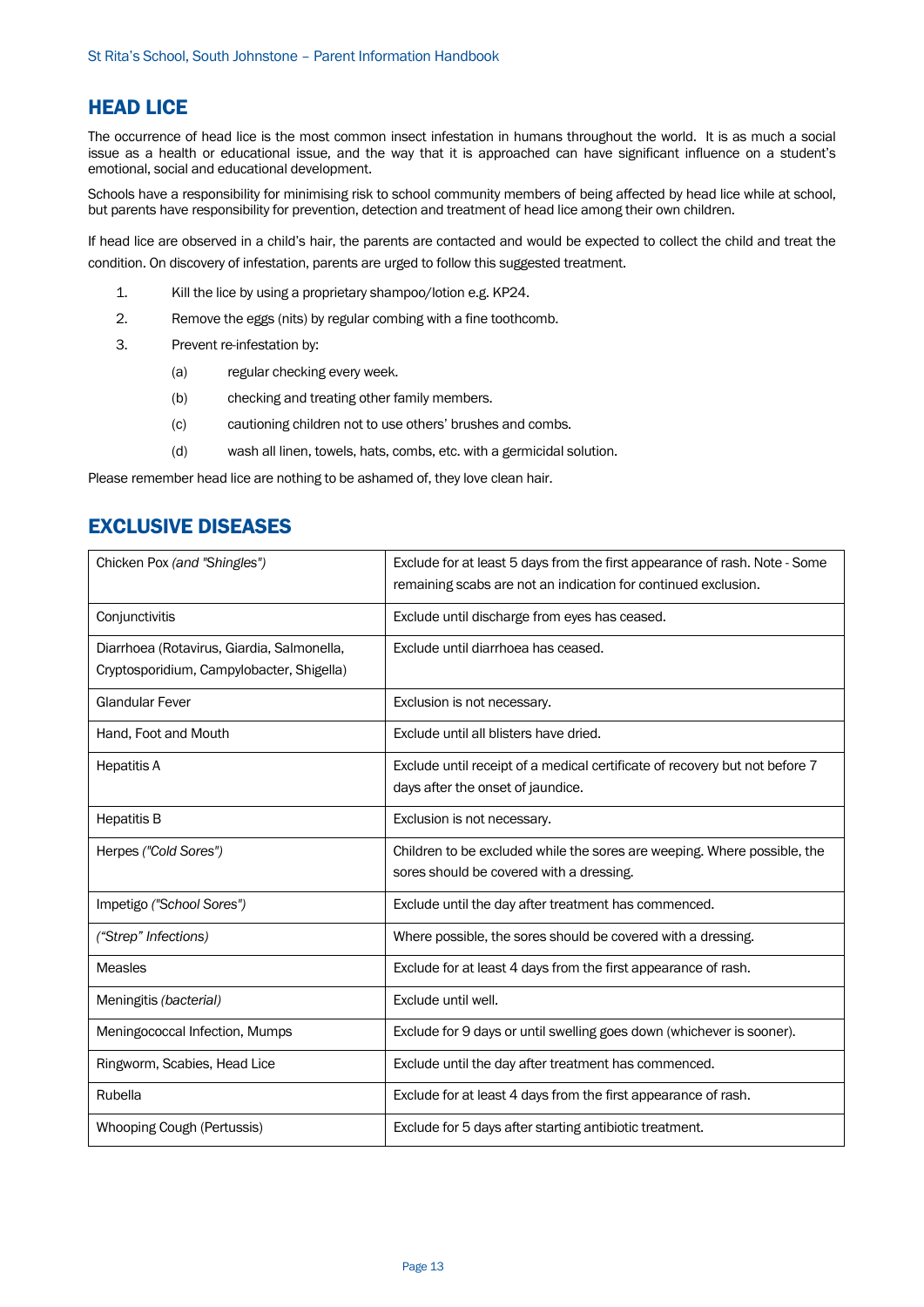## SCHOOL RULES – CODE OF BEHAVIOUR

In our school, I respect myself, others and the environment. All members of our community have the right:

- 1. To be treated with respect.
- 2. To develop his/her potential to its fullest in a positive learning environment free from disruption.
- 3. To be **safe**.
- 4. To work in a clean and pleasant **environment**.

To protect these rights I have certain responsibilities:

#### RESPECT:

- 1. Respect myself and others by:
	- a. Keeping ourselves neat and tidy
	- b. Wearing the required school uniform
	- c. Taking care of our bodies by eating healthily and being sun safe
	- d. Speaking politely and kindly using our manners and appropriate language
	- e. Listening to others and being sensitive to their feelings
	- f. Caring for our belongings and the belongings of others
	- g. Following instructions given by an adult or leader straight away
	- h. Allowing others the right to work or play without interruption
	- i. Keeping hands and feet to ourselves
	- j. Acting in a way that doesn't encourage conflict or violence
	- k. Treating others as we would wish to be treated

#### LEARNING:

- 2. Try to do my best and allow others to do theirs by:
	- a. Taking responsibility for our actions and learning
	- b. Allowing others to learn without interruption
	- c. Giving all learning situations the benefit of our best effort
	- d. Approaching our learning positively and with an open mind
	- e. Persisting with learning situations that may be challenging and not always easy
	- f. Following the classroom rules

#### SAFETY:

- 3. Keep my school safe by:
	- a. Working and playing sensibly and safely
	- b. Choosing not to be involved in situations of conflict
	- c. Choosing not to be involved in bullying behaviour and reporting where we see or know of bullying occurring
	- d. Staying in supervised areas unless special permission has been given
	- e. Walking on cement areas
	- f. Walking bikes into and while on the school grounds
	- g. Following bell procedures as required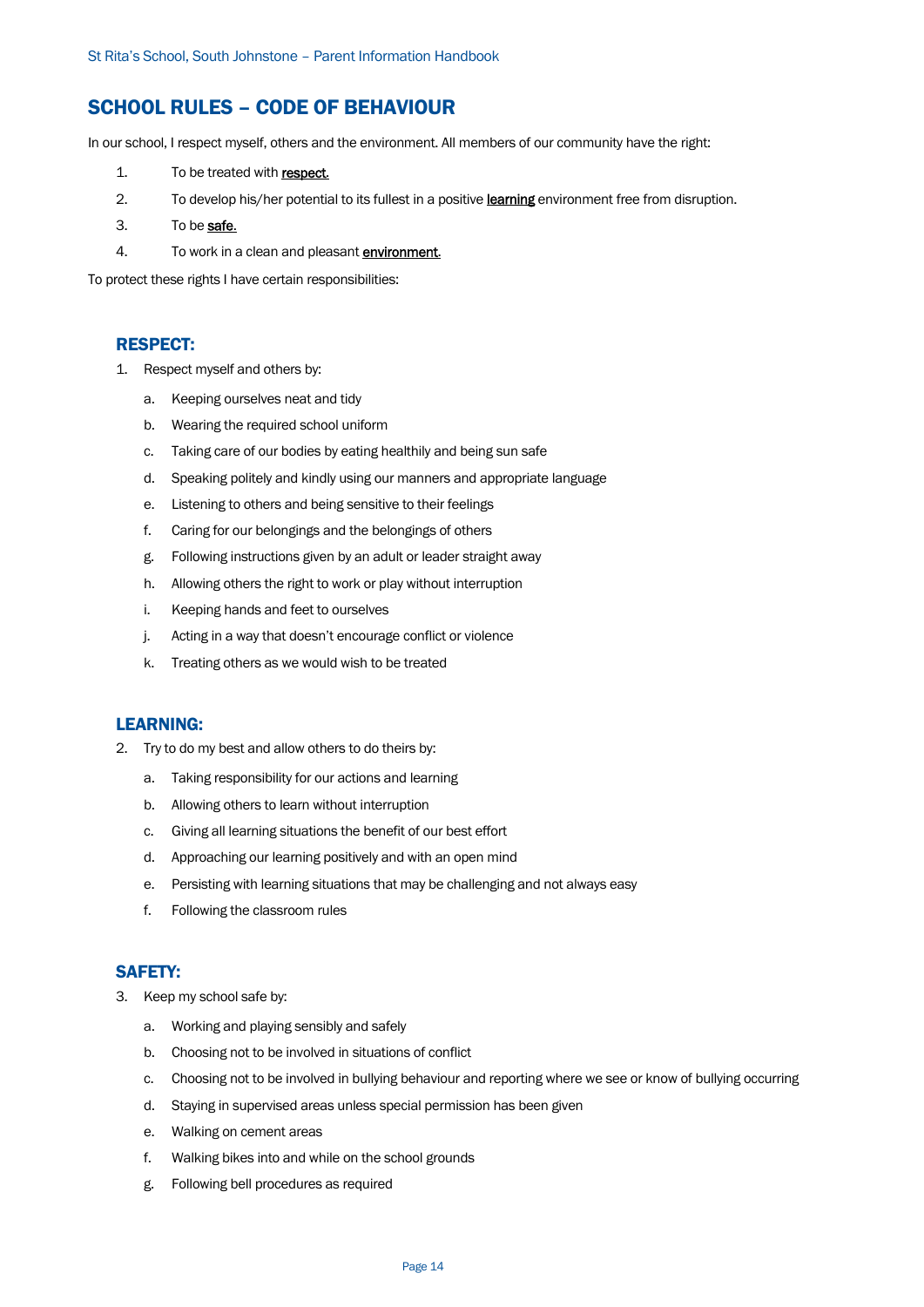- h. Following rules and procedures when using and crossing roads
- i. Remaining alert and aware of areas of traffic
- j. Wearing hats in the playground and during outside class activities
- k. Tieing back or plaiting long hair
- l. Refraining from bringing personal toys and valuable items to school (unless for a specific purpose)
- m. Obeying instructions given by an adult or leader straight away

#### ENVIRONMENT:

- 4. Keep my environment pleasant and clean by:
	- a. Keeping our grounds and buildings neat and tidy
	- b. Keeping our books and desks neat and organised
	- c. Keeping our work and play areas a nice place to be
	- d. Taking pride in how our school looks
	- e. Keeping classrooms, library and toilets free of food
	- f. Keeping chewing gum / bubble gum out of the school

## LATE ARRIVALS AND LEAVING EARLY

If a student arrives after the bell, parents must sign the attendance register on the office counter. If a student has to leave the school before the afternoon bell, the attendance register must also be signed.

#### APPOINTMENTS

If possible parents are requested to avoid making medical or dental appointments (except those of an urgent nature) in school time. This, we realise is sometimes impossible.

#### INTERVIEWS – PRINCIPAL

Parents wishing for an interview with the Principal should contact the school secretary to make the necessary arrangements.

#### INTERVIEWS – TEACHER

Parents wishing for an interview with the class teachers are requested to contact the teacher to arrange a suitable time, (before or after school for such interviews is preferable). The teachers are unable to arrange interviews with parents during teaching time.

#### INTERVIEWS – ORAL REPORTING

To supplement the Students Assessment, Oral Reporting with all families, will be arranged at the end of Term 1. During this session teachers will confer with parents regarding their child's achievements throughout the first Term. A second interview may be arranged in Semester 2 if a class teacher or parent feels it necessary.

## SCHOOL ASSESSMENT

Schools have always had a responsibility to assess the achievements of their students. The main purpose of assessment is to provide guidance of one form or another: to the students, so that he/she can identify his/her strengths and weaknesses; to the teacher, so that she/he can get to know strengths and weaknesses of each student and to assess the effectiveness of their teaching; to parents, so that they are aware of their child's progress. This also allows teachers to quickly refer students to Learning Support and outside agencies if necessary to meet the child's specific learning needs.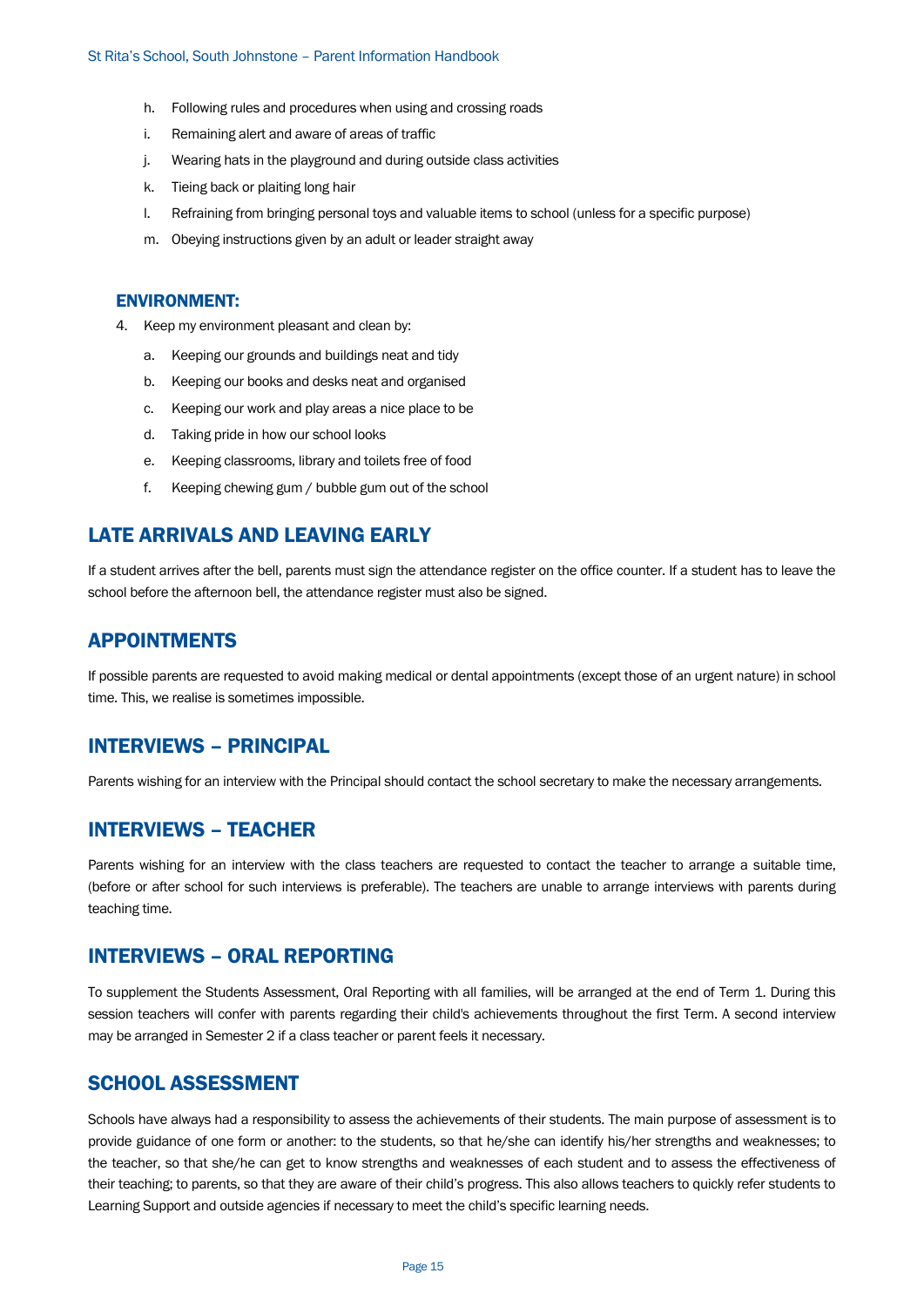At St. Rita's, assessment is of a cumulative type, with evaluation taking place throughout the Semester. School reports will be issued at the end of the Semester. Oral Reporting sessions at the end of Term 1 for all students will supplement the information given on the school assessment form. Teachers will keep parents informed throughout the year if your child is having difficulty in a particular area.

Year 3, 5 and 7 students participate in National Testing Programme, (NAPLAN. These results are confidential and cannot be passed onto future schools until written parent permission is granted. Portfolios of children's work are sent home at the end of each term.

## LOST PROPERTY

It is inevitable that, from time to time, children's belongings will be mislaid or lost. All found items are placed in the Lost Property Box and displayed at lunchtime. Parents should encourage children to check there when items have been lost. Parents are invited to check it at their own convenience. It is essential that all property, especially hats and jumpers, BE MARKED CLEARLY WITH THE CHILD'S NAME. Regular checks are necessary to ensure that the name is still visible. Items that remain in the lost property box for an extended length of time, (located at the bottom of the back stairs), will be given to the St. Vincent De Paul Society.

## **SECURITY**

It is important that students do not bring valuable items or large amounts of money to school, as the school is not able to accept responsibility for loss or damage to these items. When bringing these items is unavoidable, it is suggested that these are left in the office during school hours for safekeeping. Mobile phones and such devices are not permitted at school and will be confiscated.

## HOMEWORK

It is very important that students consolidate schoolwork by doing regular homework and revision. Home study does not consist of written work only. It generally includes the revision of past work. The school provides home reading books for each student to read. Please ensure that these are taken care of and returned to school.

In all primary grades, spelling, basic facts and reading (15 - 20 minutes) are always home study items. It is suggested that parents provide a suitable area in the home situation (away from distractions, such as TV, radio, etc.) for homework and to see that home study is carried out efficiently.

Time allotment varies with each year level and parents will be informed of expectations by the class teacher early in Term 1.

#### Why is homework so important?

- 1. It encourages independent learning skills, which are so important for later schooling.
- 2. It establishes good work habits. A regular and consistent approach to study prevents last-minute panic.
- 3. Homework, which involves practise and revision of what is known, helps to consolidate learning. Students need to exercise skills that are already acquired.

#### Homework tips for parents

- 1. Help your son or daughter to find a quiet place where noise is not intrusive, lighting is adequate and where there is a suitable surface for spreading out books and papers.
- 2. There is no ideal time. However help your child establish a time when he or she can work best and keep this time consistent so that a routine develops.
- 3. Balance the amount of time spent on homework with other needs such as sport, having fun, watching a television program and spending time with the family. Alienation from school can grow if your child never seems to be finished with homework.
- 4. Provide support for project work by helping to find materials such as books, maps and pictures.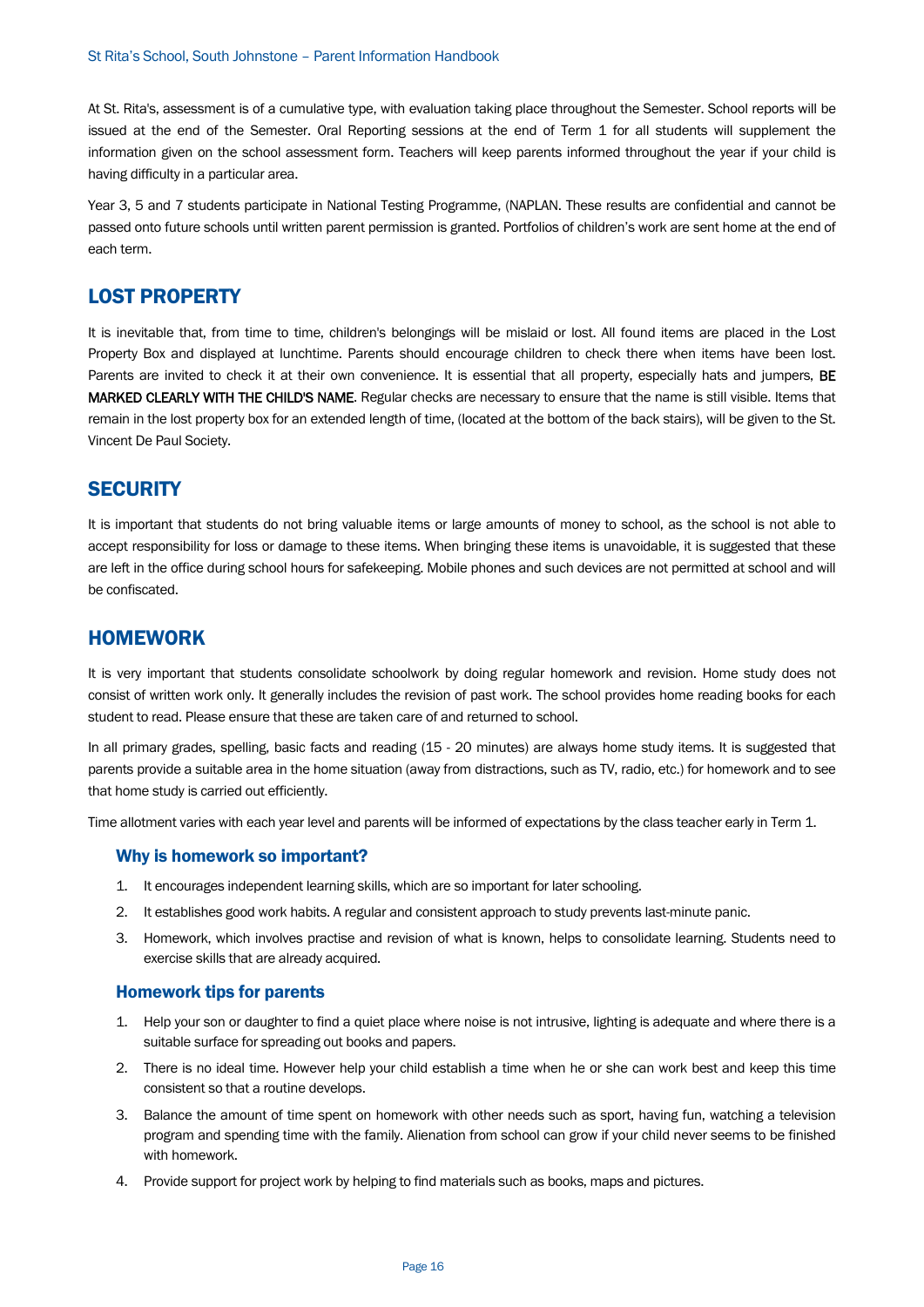5. Take an interest in what homework is being given and discuss this with your child. Frequent checking of assignments keeps parents aware of progress.

#### Home reading

The school has spent a great deal of money to ensure that a variety of books are available for our home reading programme. Students MUST read a reading book from this stock as part of their reading homework. Books from the town library or from home will not be accepted as homework reading.

## BOOK CLUB

The school participates in the Scholastic Book Club scheme. Brochures outlining details of the books, their appropriateness for the child's reading level and interests, are sent home to enable appropriate choices to be made and order forms completed. Orders must be handed to the office in an envelope with the correct money or cheques made payable to the school by the due date. Two Book Fairs are held during the school year.

## LIBRARY

All children are encouraged to borrow books from our school library. We ask for your co-operation in ensuring that the books borrowed are looked after and are returned on time. Each class has one library session per week. The lending period for books is one to two weeks. It is expected that books damaged or lost through careless handling, will be replaced by parents. It is asked that in all year levels, children have a library bag to protect books when borrowing.

## SCHOOL BANKING

School banking is carried out each Wednesday. A basket is left on the counter in the office for the collection of bank books. One of our administration staff take the bank books to the post office In South Johnstone to be processed. New Dollarmite accounts can be opened through the Commonwealth Bank.

## INSTRUMENTAL MUSIC

An instrumental music programme is run for students from Years 4-7. An instrumental teacher from Good Counsel College visits the school on Wednesday each week for students wishing to learn to play the guitar, drums, flute, saxophone, clarinet, trumpet, trombone, tuba, baritone or percussion. Some instruments can be hired through the school for \$20 per year. Students are welcome to purchase their own instrument. Lessons are taken in small groups at a cost of approximately \$13.00 per lesson (TBA 2014 fees). Parents are responsible for purchasing music books and other consumables. Enrolment forms are available from the school office.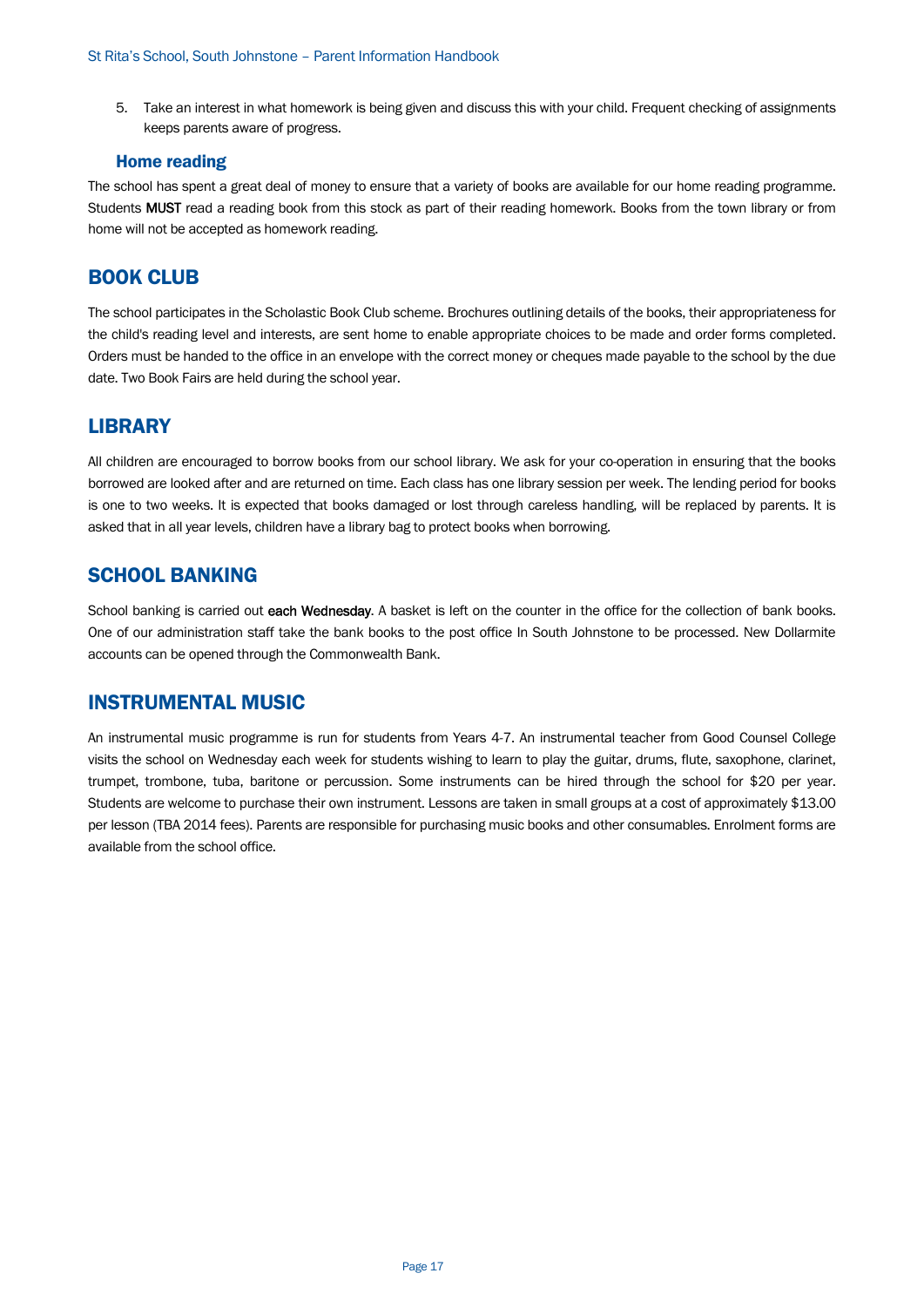## **TECHNOLOGY**

The role of Technology within education is a growing area, which is shaping culture and transforming society as a whole. Important to the task of providing a holistic education is the very real need for schools to empower learners as critical users, consumers and creators of Technology. There is no doubt that the expansion of knowledge is ongoing and access to Technology is essential for effective lifelong learning. Catholic education has a duty to help learners shape the future in a socially just and life enhancing way. Here at St. Rita's School, we endeavour to provide all students with very real and significant opportunities to learn about and to be effective users of Technology. Computers are networked and have internet access, which is an important learning and research tool for students. All class rooms are fitted with interactive whiteboards.

## SCHOOL PHOTOS

Class, individual and family photos are taken each year. Parents who wish to purchase photos must order and pay for them before they are taken. Details are sent home as soon as they are received from the photographer. The date for school photos for 2014 is 5th February. Every second year a whole school photo is also taken and orders can be made through the office.

## **SPORT**

Organised games are a regular and important part of our school curriculum and every child is encouraged to participate to their capacity in school sport. An inter-house sports day is held in Term 3 between house teams, Palmerston and Fitzgerald. In Term 3 selected students participate in the Jim Graham Cup (football) and the Mary Mills Cup (netball).

Sports uniforms will be worn every Tuesday and Friday as physical education sessions will be conducted on these days. The school takes part in all Silkwood/Mena Creek Sport's Association activities including - soccer, netball, softball, t-ball, athletics, cricket and cross-country. We confidently anticipate your support in encouraging your children to take part.

In 2012 we trialled Friday sport with the Innisfail Association Schools for upper classes and hope to continue this in 2013. For the last two years we have taken a team to the FNQ Futsal championships in Cairns which has proven highly successful.

## SUN SAFE POLICY

At St. Rita's School, we have a 'No Hat, No Play' procedure to reduce the risk of sun related skin damage. This applies to all playground activities including physical education lessons, sports activities, etc.

## SWIMMING

Swimming sessions for the students are held for one hour a day in 4th term at the Innisfail pool over 5 days. Lessons will be taken by the teachers and parents promoting water confidence, awareness and safety. It is important to realise that students will not learn to swim nor receive intensive stroke correction during the lesson time available. There will be a cost involved in swimming for pool entry and transportation.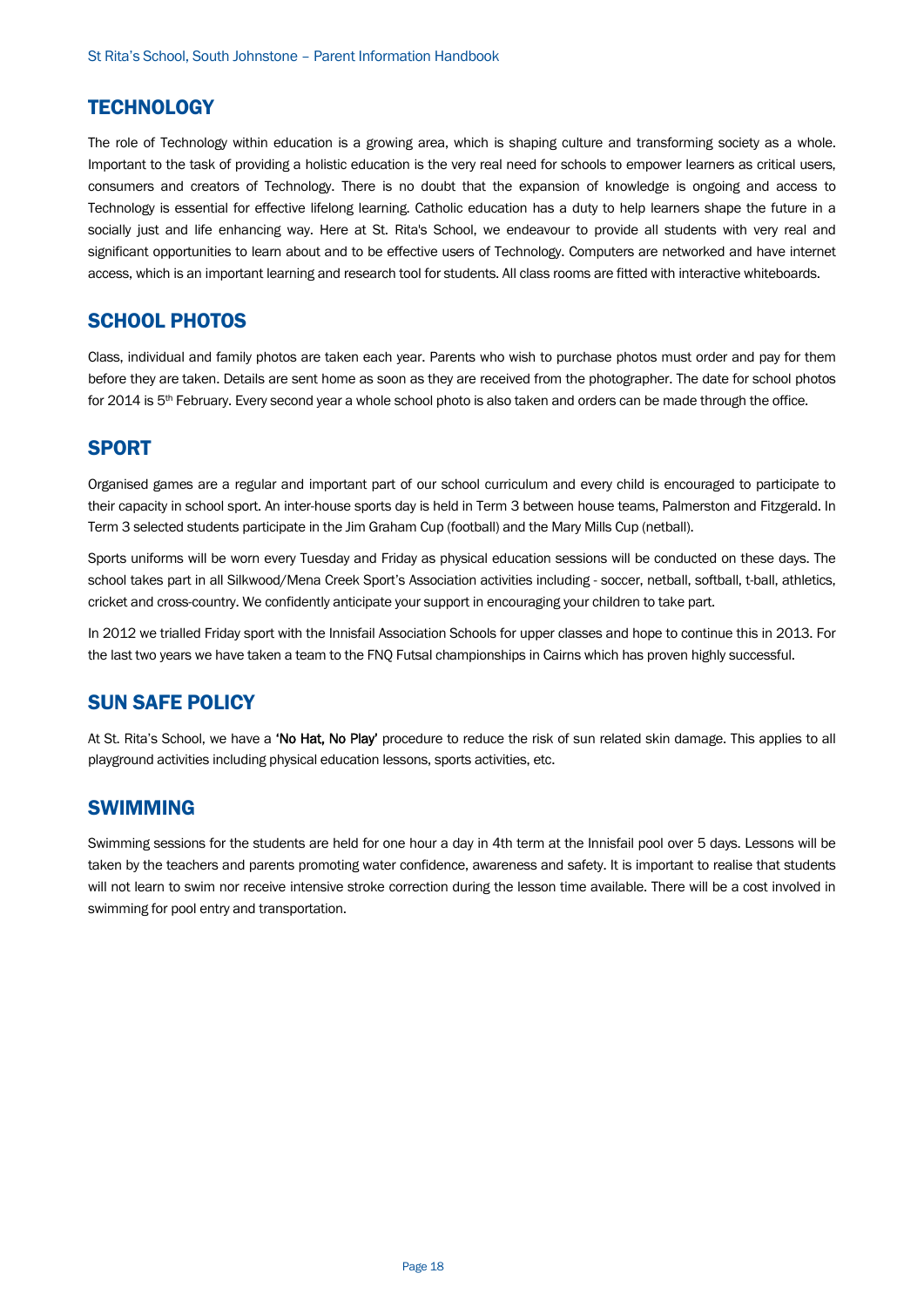## PARENTS & FRIENDS ASSOCIATION

St. Rita's Parents and Friends Association is comprised of parents and friends who wish to support the vision and function of the school. Each parent is invited to join our P & F Association in order to become actively involved in their child's education. In this school, the P & F Association is not seen as just a find-raising body, but as an open forum where topics relevant to our school, our children and our community may be raised. Each term the P & F attempts to organise one social event and one fund-raising event.

St Rita's P & F Association prides itself on the contribution it makes annually via financial support to allow the school to purchase up to date resources.

Meetings are held on the third Monday of each month, at the school, starting at 7:30pm and finishing at approximately 9:00pm.

## PARENT LIBRARY

An expansive selection of parent education books are available at the school office for parents to borrow. This collection has been put together with the assistance of the P & F Association and aims to support parents with helpful reading materials about raising children.

## SCHOOL UNIFORM

A school uniform is important in creating school spirit and bonding the students as a group. It is expected that the correct uniform be worn every day and that students be neat in their dress and appearance. It is expected that all parents will support the school's requirements that full and correct uniform be worn at all times. Any deviation from this should be explained, in writing or a phone call, to the school office. ALL items of clothing should be clearly marked with the child's name.

The following applies to all children in Prep to Year 7 in regard to general presentation and jewellery.

Hair - Long/shoulder length hair must to tied back or plaited as it discourages head lice and is a recommended practice by Peninsula Health.

Jewellery - One pair of sleepers/studs in ears only. Chains and rings should be kept at home and not be worn to school. Signet rings may be worn. Watches are allowed. A chain with a religious medal/cross is allowed. No other form of jewellery is to be worn.

#### GIRLS

| DAY UNIFORM           | Sky blue blouse (poplin monti blue) with waistband (school office) |
|-----------------------|--------------------------------------------------------------------|
|                       | Navy skort (school office)                                         |
|                       | White socks                                                        |
|                       | <b>Black Shoes</b>                                                 |
|                       |                                                                    |
| <b>SPORTS UNIFORM</b> | Sport's shirt (school office)                                      |
| Tuesdays/Fridays      | Navy skort / Navy sports shorts (school office)                    |
|                       | White socks                                                        |
|                       | Sandshoes                                                          |
|                       |                                                                    |

HAIR TIES / SCRUNCHIES White, Navy, Sky Blue or Black (school office)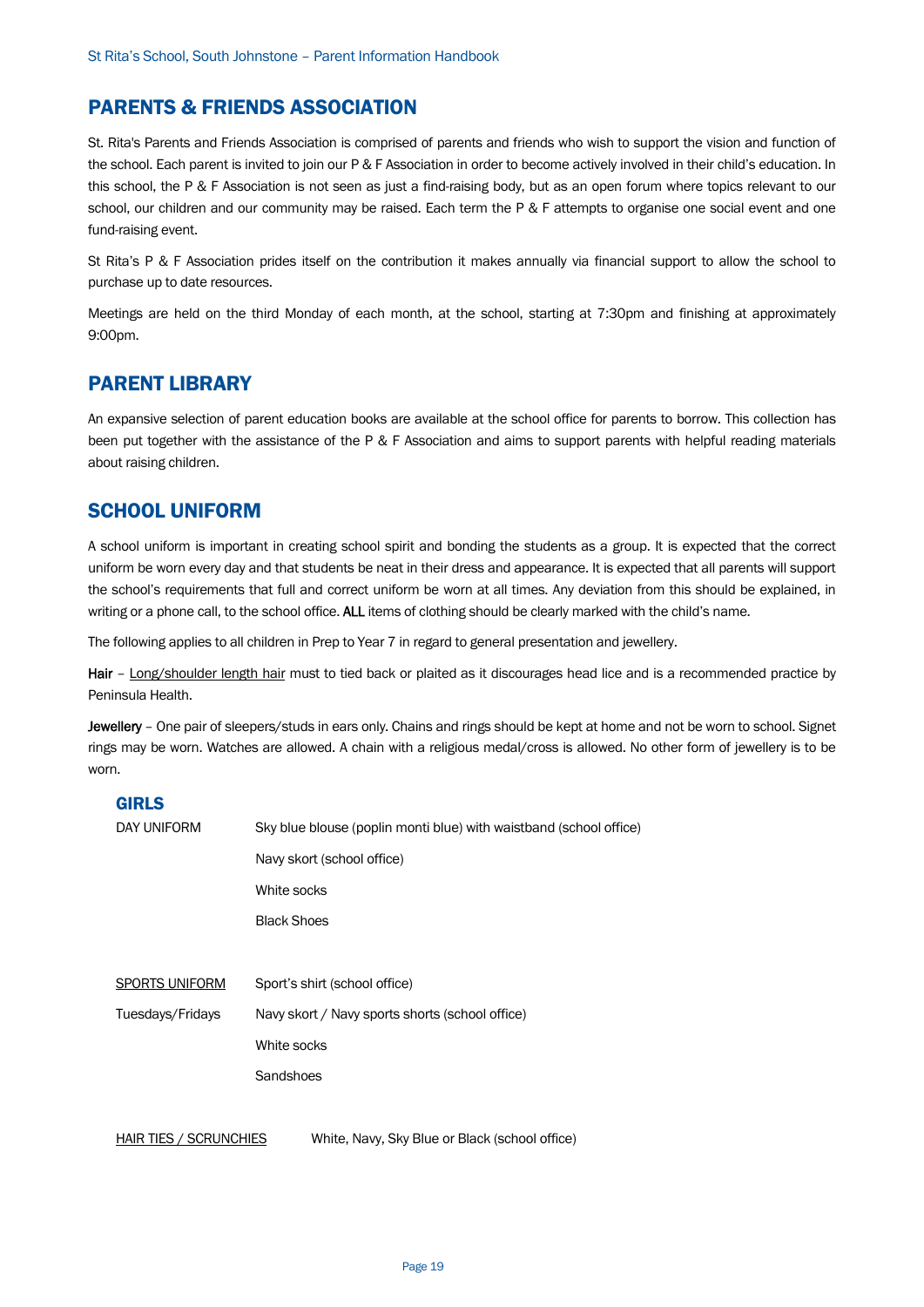| <b>BOYS</b>      |                                    |
|------------------|------------------------------------|
| DAY UNIFORM      | Sky blue shirt                     |
|                  | Navy shorts (long or short legs)   |
|                  | Navy socks                         |
|                  | Black shoes                        |
|                  |                                    |
| SPORTS UNIFORM   | Sport's shirt (school office)      |
| Tuesdays/Fridays | Navy sports shorts (school office) |
|                  | White socks                        |
|                  | Sandshoes                          |

Navy school jumpers are available from the school office.

Clarification of the girl's blouse: To create a sense of continuity the following stipulations need to be adhered to:

- poplin monti blue material
- blue buttons
- Peter Pan collar
- pocket with pointed bottom
- band on sleeve
- length of blouse to cover the top of skort by no less than 5 cm.
- band width on blouse of 4cm
- yoke on back of blouse
- two pleats on back and front of blouse

HAT A blue wide brimmed hat or legionnaires hat is part of the Day and Sport's Uniform and must be worn to school each day. No hat - No play - is a firm school policy (no exceptions allowed). These can be purchased from Innisfail Custom Clothing or a royal blue hat can be purchased and a school badge sewn onto the front.

There are a few stipulations that must be pointed out for those purchasing or making uniforms.

- All uniforms are required to have the badge sewn on. Badges are available at the school office for \$4.50 each.
- I ask that parents make the effort to purchase black shoes. Sports shoes can be worn on Tuesdays and Fridays with the sports uniform.
- All navy options are to match the navy example in the front office. Girl's navy skorts or skirts can be made from mechanical stretch, cascarilla or gaberdine navy material.

The girls blouse, skort and shorts, and the boy's sports shorts are available from the school office. Innisfail Custom Clothing will also stock some of our uniform options. Materials can be purchased from Pic Nic's Country Craft. If your child wears an odd size, uniforms can be personally made by contacting Jan Parsons on 40 613 130.

Should you have any further enquiries please do not hesitate to contact the school office.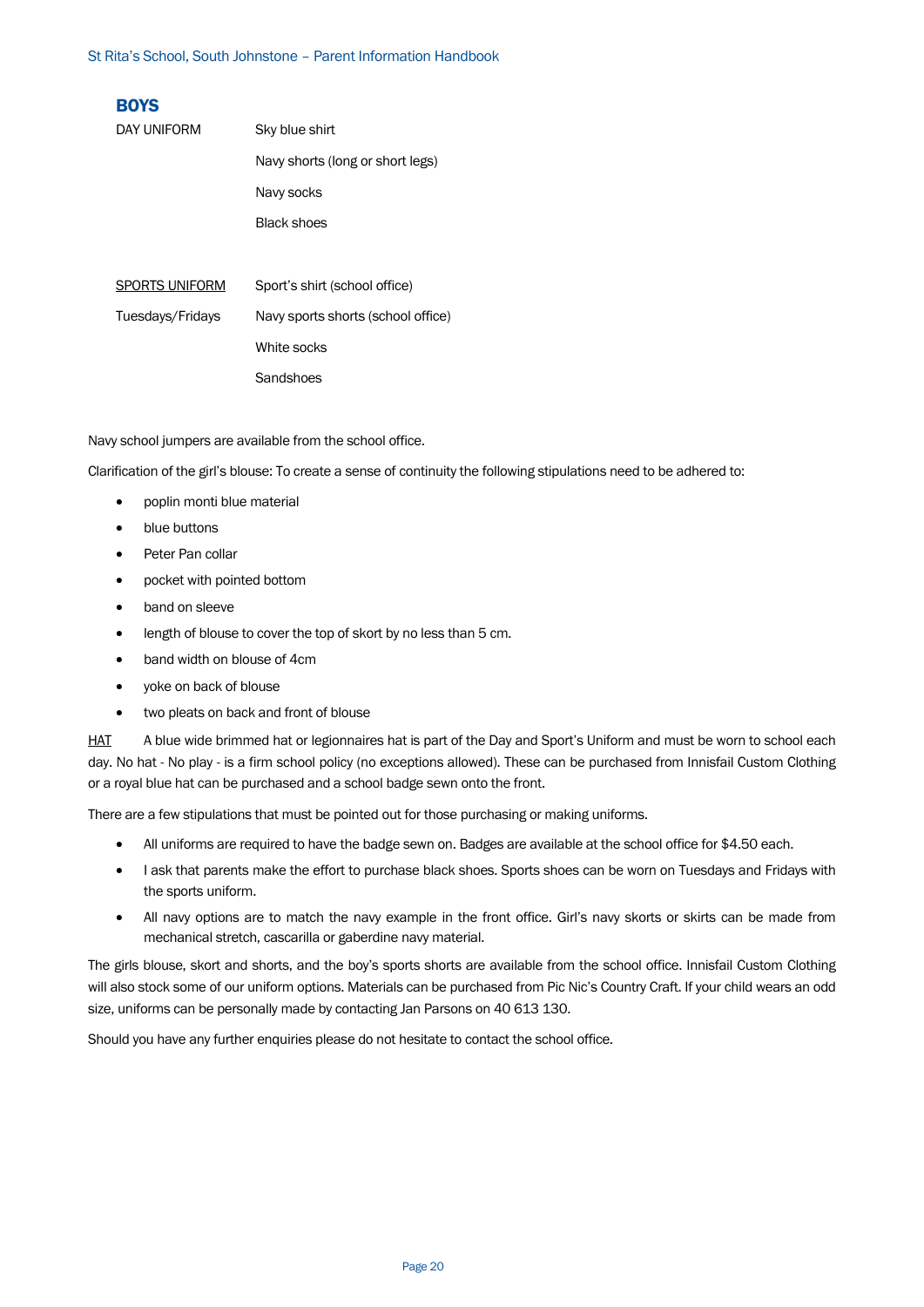## SCHOOL VOLUNTEERS' CODE OF CONDUCT

Volunteers have a significant role in the work of the school. Volunteers have an integral part to play in providing a safe and enjoyable environment for young people.

- Volunteers are expected to follow the principles of:
	- Safety
	- Respect
	- Support
	- Ethical Communication
	- Ethical Conduct
- Volunteers should think and act safely:
	- Put safety first in all activities.
	- Follow the safety procedures outlined in the school's operational guidelines, to the best of your ability, as outlined in the volunteer induction process.
	- If a direct threat is identifies, assist in the evacuation of the area and/or situation as quickly as possible.
	- Work only according to your level of competency. Contact and report to school administration when confronted with a situation which you are unable to contend with or is beyond your role and responsibility.
- Volunteers should treat students and staff with respect:
	- Respect the rights of individuals and maintain an appropriate level of confidentiality.
	- Treat everyone with courtesy, sensitivity, tact, consideration and humility.
	- Assist in the creation of an environment free of fear, harassment, racism and exploitation.
	- Respect the cultures, beliefs, opinions and decisions of others although you may not always agree.
	- Take instruction from and not obstruct the responsible staff member in any way in regards to the execution of their duties.
	- Report any illegal activity to the school's administration or school protection contact.
- Volunteers should use communication skills when engaging with students:
	- Acknowledge the needs and concerns of the individual.
	- Practise effective listening (e.g. ask open questions; be alert to non-verbal communication; stay calm and relaxed).
	- Be aware of the young person's physical space.
	- Be aware of your own body language.
	- Be judicious in making physical contact with young people.
	- Stay calm and relaxed.
	- Be clear and consistent.
	- Use non-discriminatory respectful and non-judgemental language.
	- Seek advice whenever appropriate.
	- As a volunteer, you must follow all instructions from the staff and school administration. You should NOT engage directly with media representatives, but refer all enquiries to school administration.
- Volunteers must not: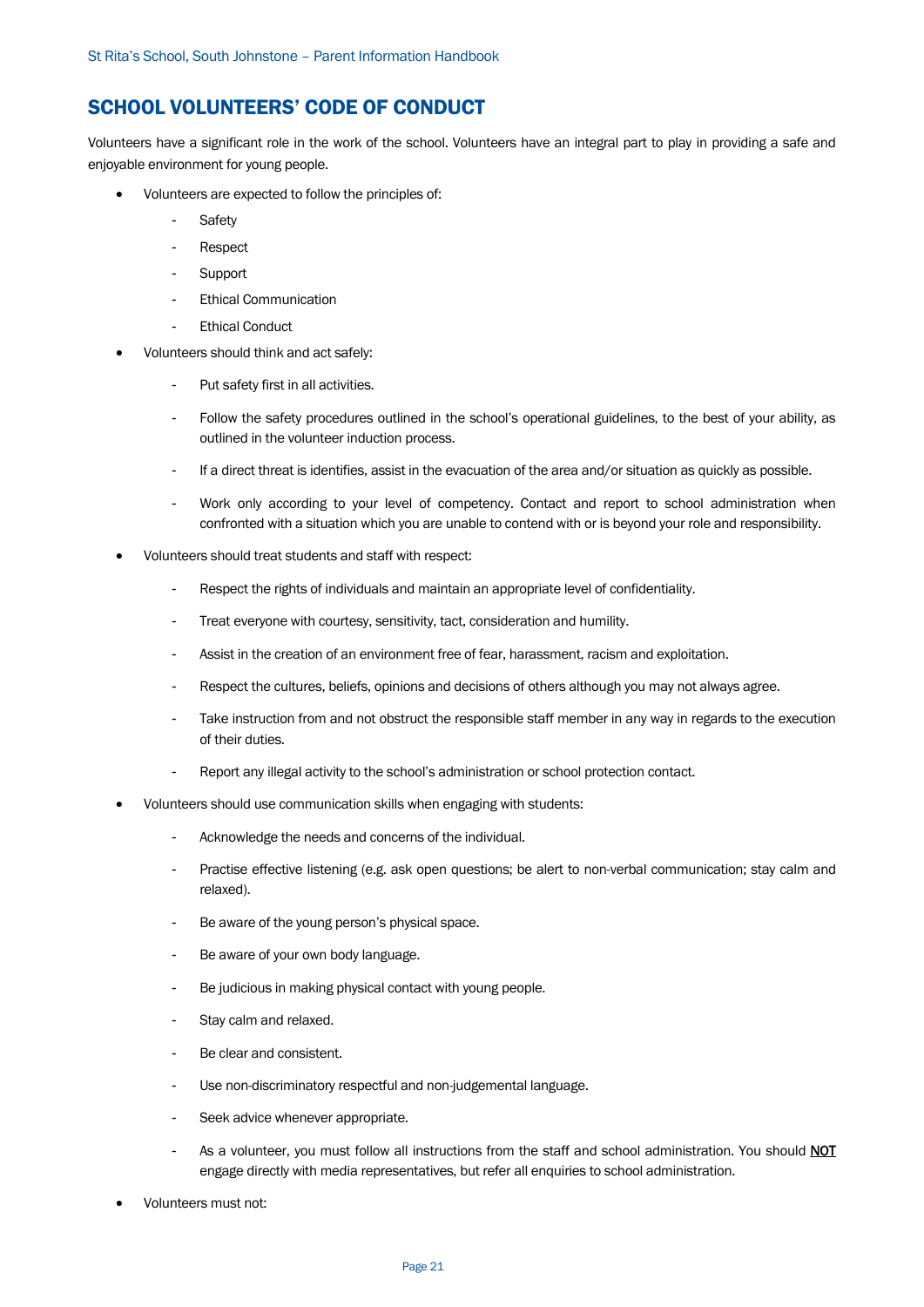- Smoke or use tobacco products while on duty (all Catholic schools and colleges are smoke free).
- Use, possess, or be under the influence or alcohol at any time while volunteering.
- Use, possess or be under the influence or illegal frugs at any time.
- Verbally harass or abuse any person or use profanity while volunteering.
- Utilise your position as a volunteer to take advantage or any young person.

Any breach of this 'Code or Conduct' will be dealt with by the School Principal in the first instance.

## MEDIA

Throughout the school year students take part in various activities where photos are taken to record the event. Occasionally these are used in school promotions through our local newspaper, on the school web site and the diocesan newspaper (issued each term)

It is imperative that the Media and Communications Consent Form on Page 8 of the Application for Enrolment Form be completed and signed to indicate that consent is or is not given.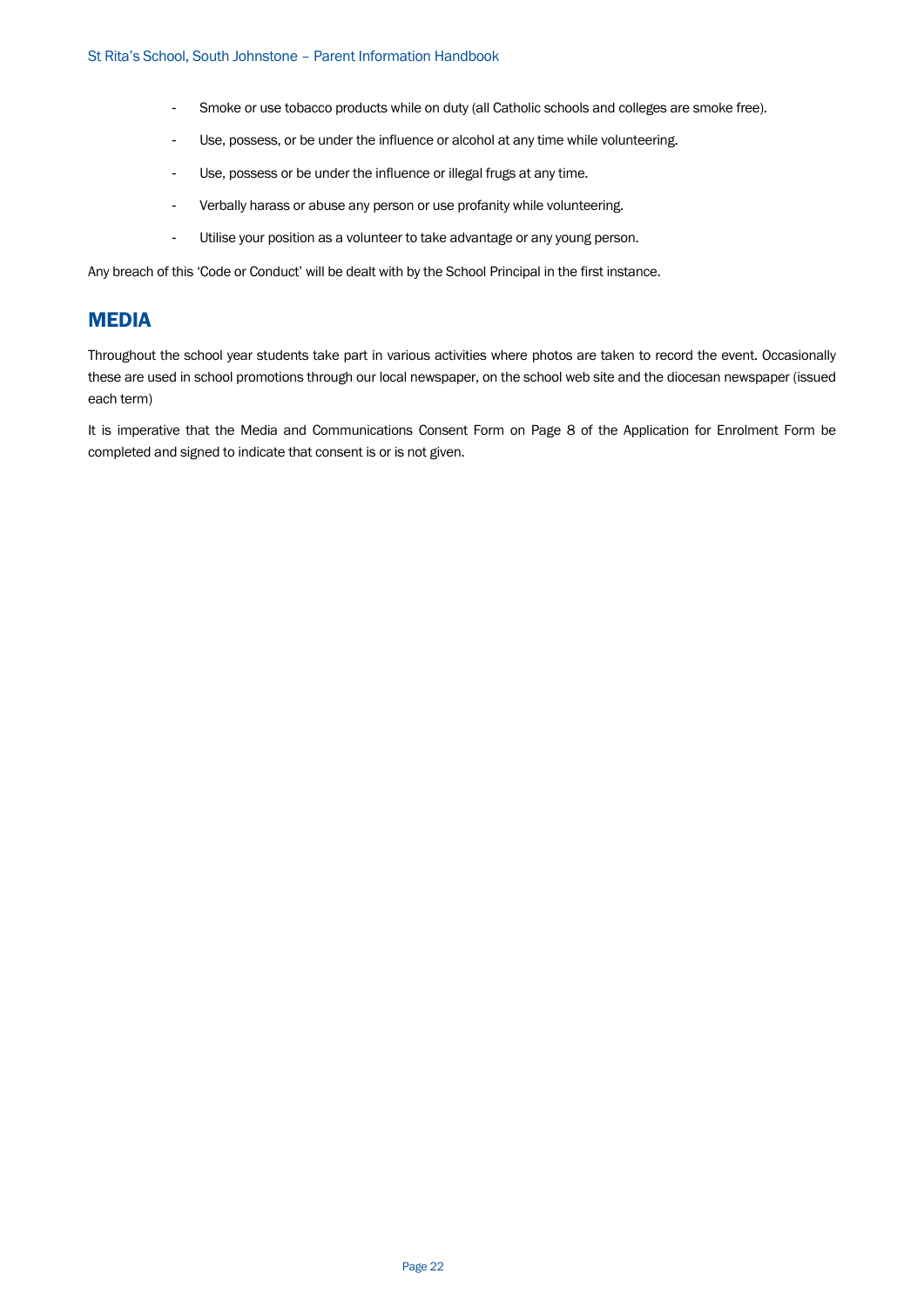## Catholic Education Diocese of Cairns **2014 TUITION FEES**

The approximate cost of a Catholic primary school education over a 40 week school year is \$35.00 per week (or \$26.90 per calendar week). For a secondary education, the approximate fee ranges from \$57.80 per school week (\$44.45 per calendar week) for lower secondary to \$70.85 per school week (\$54.50 per calendar week) for higher secondary.

School Fees also comprise levies, which vary from school to school, and may include items such as a Building Levy, Subject Levies and General Purpose Levy. Levies in secondary colleges add approximately \$25 to \$ 30 per week. These approximations are before Subsequent Child and Rural Location discounts.

Discounts apply for families with more than one child attending Catholic schools in the Diocese of Cairns. In primary schools, a 27% discount on tuition fees applies to the second child, a 46% discount for the third child, and up to a 77% discount for the seventh child.

In Catholic secondary colleges, a 15% discount on tuition fees applies to the second child, 30% to the third child, and up to a 70% discount for the seventh child. Families with children at both primary and secondary Catholic schools also receive a discount even though the children are at two different Catholic schools.

Ten primary schools in the diocese and two secondary colleges attract a further discount because of their rural location and/or having limited access to a Catholic secondary college.

Please refer to the Explanatory Notes below, to assist with calculating fees from the **2014 Per Student Tuition Fee Schedule**, overleaf.

## Explanatory Notes

- **• To calculate tuition fees payable the following is necessary;**
	- a) Determine number of students per family attending Catholic Schools in the Diocese of Cairns.
	- b) Identify that column in Per Student Tuition Fee Schedule (top of schedule).
	- c) Identify annual fee per student from that column for each level of education the students are receiving. That is Primary, Middle School, Lower Secondary or Upper Secondary.
	- d) If the students are attending a 'Country Discount' school the annual fee per student is the fee per student after country discount.
- **• Examples of tuition fee calculation for different scenarios of family structure are:**
	- **2 Student family with both students in Primary School**
	- a) From the column '2 students in Parish & Diocesan Schools' the annual fee per student is \$1023.
	- b) Annual tuition fees for this family structure is \$1023 per student times 2 students. Total tuition fees payable of \$2,046.

#### – **3 Student family with all students in Primary Schools**

- a) From the column '3 students in Parish & Diocesan Schools' the annual fee per student is \$757.
- b) Annual tuition fees for this family structure is \$757 per student times 3 students. Total tuition fees payable of \$2,271.
- **2 Student families with 1 student in Primary and 1 student in lower secondary**
- a) From the column '2 students in Parish & Diocesan Schools' the annual fee for the primary student is \$1023 and the annual fee for the lower secondary student is \$1,965.
- b) Annual tuition fees for this family structure is \$2,988  $(51023 + 51,965)$ .

#### – **3 Student families with 1 student in Primary, 1 student in lower secondary and 1 student in upper secondary**

- a) From the column '3 students in Parish & Diocesan Schools' the annual fee for the primary student is \$757, the annual fee for the lower secondary student is \$1,618 and the annual fee for the upper secondary student is \$1,984.
- b) Annual tuition fees for this family structure is \$4,359  $(5757 + 51.618 + 51.984)$